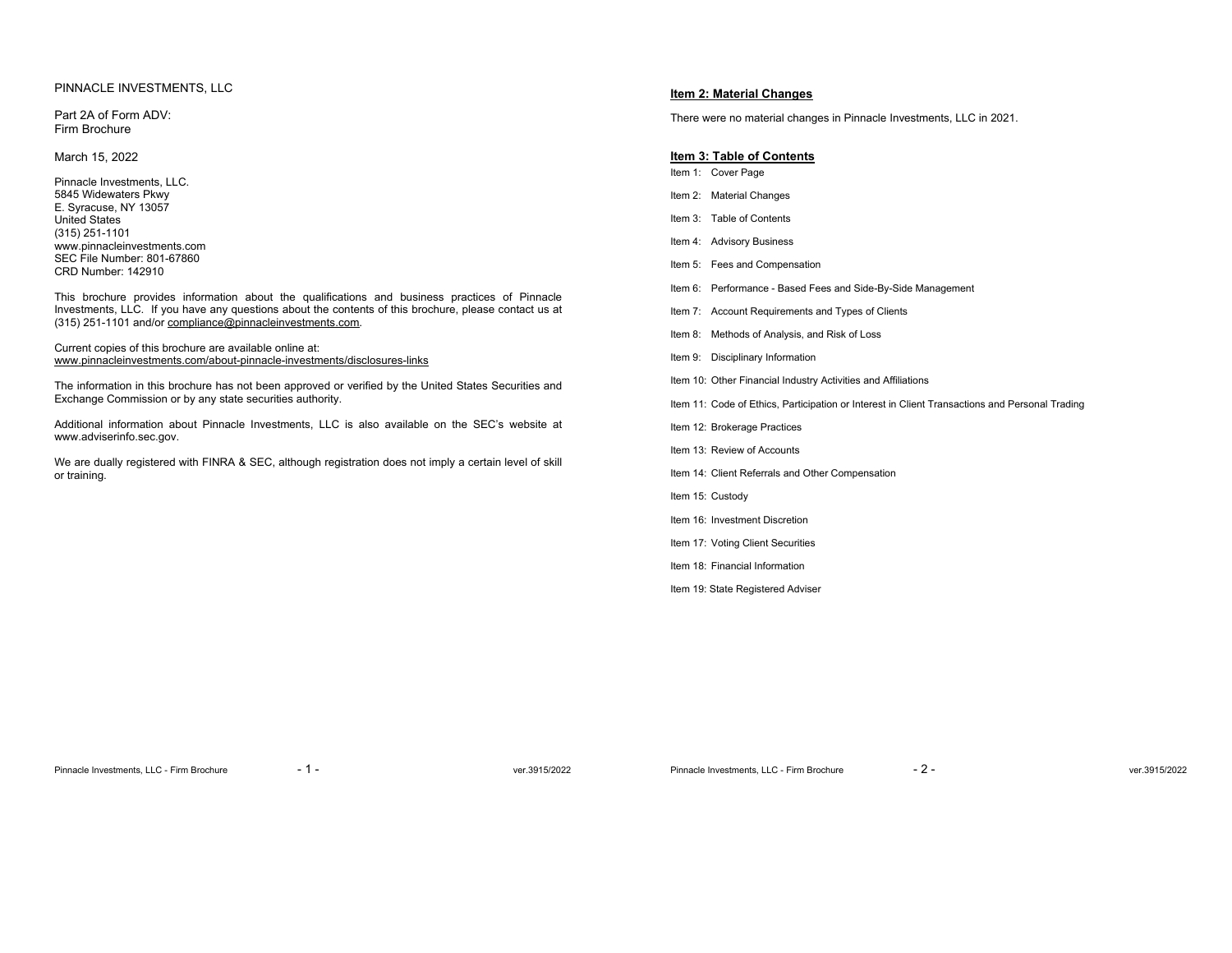# **Item 4: Advisory Business**

Pinnacle Investments, LLC ("Pinnacle Investments") is a dually registered Broker-Dealer ("BD") and Registered Investment Adviser ("RIA").

Pinnacle Investments is a member firm of FINRA and SIPC. We were founded in the year 1995 and are organized as a limited liability company under the laws of New York State. Our fiscal year ends in the month of December each year.

Pinnacle Investments is 100% owned by Pinnacle Holding Company, LLC which is organized as a limited liability company. There are no individual owners of 25% or more of Pinnacle Holding Company, LLC. FKAPI, Inc., a domestic entity, owns 25% or more of Pinnacle Holding Company, LLC.

Pinnacle Investments provides continuous and regular supervisory or management services to securities portfolios. As of December 31, 2021, assets under management ("AUM") managed on a discretionary basis was \$873,456,937 while AUM managed on a non-discretionary basis was \$4,074,019.

Pinnacle Investments in conjunction with our Investment Advisor Representatives ("Pinnacle IAR") offers the following advisory services: financial planning, portfolio management for individuals and/or small businesses, selection of other advisers, investment advisory service, and investment advice through consultation not included in aforementioned services.

# **Mutual Funds and Exchange-Traded Funds in Advisory Programs**

Mutual fund companies typically offer multiple share classes of each of their mutual funds with varying levels of fees and expenses. Mutual funds or share classes offered through our advisory Programs are not necessarily the least expensive. Investing in mutual funds will generally be more expensive than other investment options available in your advisory account, such as ETFs. In addition to the Program fee, you will also bear a proportionate share of each fund's expenses, including investment management fees that are paid to the fund's investment adviser. These expenses are an additional expense to you and not covered by the Program fee; rather, they are embedded in the price of the fund. You should carefully consider these underlying expenses, in addition to the Program fees, when considering any advisory Program and the total compensation we receive. Other funds and share classes may have different charges, fees, and expenses, which may be lower than the charges, fees, and expenses of the funds and share classes made available in the Program. An investor who holds a less-expensive share class of a fund will pay lower fees over time – and may earn higher investment returns - than an investor who holds a more expensive share class of the same fund.

Pinnacle Investments may use some or all of the following factors when determining if a wrap-fee program is in the best interest of the client including: trading activity, custody fees, portfolio management and client service fees. Pinnacle Investments pays portfolio managers up to 100% of the wrap-fee paid by clients.

# **AdvisorPro**

 Pinnacle IARs may provide investment advisory services to your account on a discretionary basis in their role of Portfolio Manager. Based on your investment objectives and individual needs your Portfolio Manager will have discretion to manage your assets. Pinnacle Investments' Portfolio Managers maintain any required industry examinations and registrations. Individual Portfolio Managers may develop specific investment strategies using a mix of analytic methods. Such strategies ordinarily include long-term and short-term securities purchases and, depending on your objectives and the Portfolio Manager's investment philosophy, supplemental covered option writing in addition to the long positions of calls and/or puts. In special circumstances, the strategies may also include margin transactions, other option strategies and trading or short-sale transactions. Due to any number of factors, including timing of deposits, investment selection process or investment needs, certain clients may receive different execution prices and investment results. Accounts are managed on a discretionary basis.

AdvisorPro is available to Pinnacle Investments clients for accounts custodied at First Clearing, Charles Schwab, or TDAmeritrade.

#### **Pinnacle Capital Management**

Pinnacle Capital Management, LLC ("PCM") was founded in August 2006 and is a wholly owned subsidiary of Pinnacle Holding Company, LLC. PCM is organized as a Delaware limited liability company.

PCM provides investment supervisory services and offers advice on:

- equity securities (exchange-listed securities, securities traded over-the-counter, foreign issuers)
- corporate debt securities
- commercial paper
- certificates of deposit (bank CDs)
- municipal securities
- investment company securities (mutual fund shares)<br>- hedge funds
- hedge funds
- United States government securities
- options contracts on securities
- interests in partnerships investing in real estate
- asset backed securities (ABS) including but not limited to residential real estate mortgage-backed securities (MBSs), collateralized loan obligations (CLOs), commercial mortgage-backed securities (CMBSs), and ABS backed by credit card receivables, auto loans, and equipment leases,
- private placement debt securities.

PCM offers advisory services and sub-advisory services, where appropriate, to individuals, pension and profitsharing plans, trusts, estates, charitable organizations, investment companies, hedge funds, corporations, insurance companies and other business entities.

PCM provides advice to clients regarding investment of assets based on the individual needs of the client. Client investment objectives, risk tolerances and time horizon are established at the beginning of each client relationship and updated as client needs change. If desired, PCM will assist clients in developing a personal investment policy and create and manage a portfolio based on that policy. PCM will manage advisory accounts on either a discretionary or non-discretionary basis. Account supervision is guided by the stated objectives of each client.

PCM will create a portfolio, or advise on the creation of a portfolio, consisting primarily of individual equities, exchange traded funds, mutual funds, hedge funds, fixed income securities and cash equivalents (e.g., money market funds). PCM will allocate the client's assets among various investments taking into consideration the overall management style selected by the client. The mutual funds, hedge funds and exchange traded funds will be selected based upon any or all of the following criteria: the fund's performance history; the industry or geographic sector in which the fund invests; the track record of the fund's manager; the fund's investment objectives; the fund's management style and philosophy; and the fund's management fee structure. Portfolio weighting between funds and market sectors will be determined by the investment style selected based on each client's individual needs and circumstances.

Clients will have the opportunity to place reasonable restrictions on the types of investments which will be made on the client's behalf. Clients will retain individual ownership of all securities. As appropriate, PCM may engage in margin transactions or option writing for client accounts. As these strategies involve additional risks, they will only be recommended when consistent with the client's stated risk tolerance.

PCM acts as a portfolio manager for the advisory programs discussed below with trades executed through the sponsor of the program. This form of directed brokerage may result in trading costs and execution services that are not as advantageous to the client as when PCM seeks "best execution." PCM receives a portion of advisory fee for its portfolio management services.

Pinnacle Investments, LLC - Firm Brochure  $-3 -$ 

Pinnacle Investments, LLC - Firm Brochure - 4 - 4 - ver.3915/2022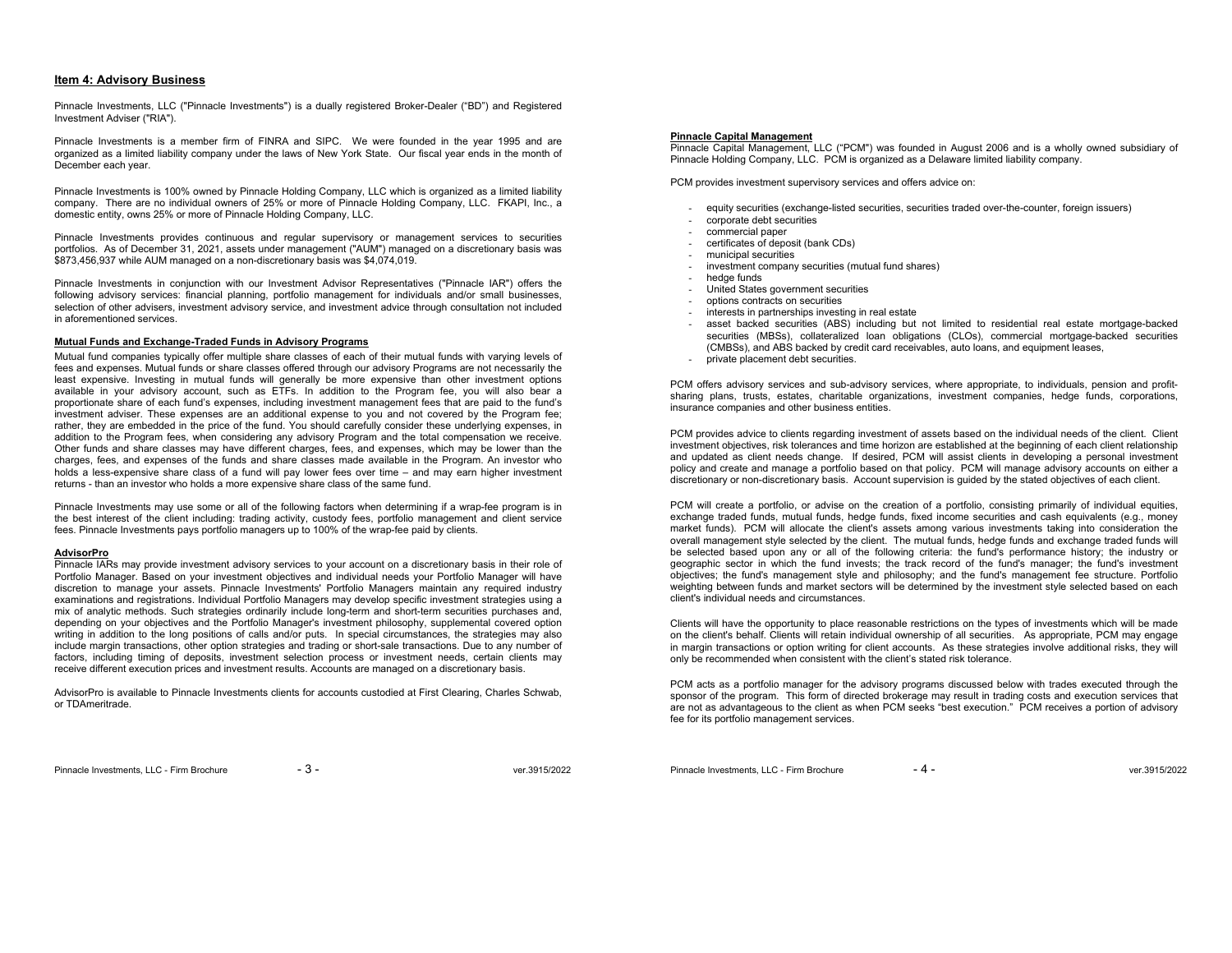PCM provides portfolio management services in the Pinnacle Investments' Pinnacle Capital Management Separately Managed Account Program ("PCM SMAP"). PCM SMAP is an advisory program where Pinnacle Investments, a dually registered firm affiliated with PCM through common ownership and control, acts as adviser. PCM is the sub-adviser responsible for portfolio management services within the program. As part of its portfolio management services, depending on the version of the PCM SMAP agreement, PCM may vote proxies on behalf of participants. PCM is compensated by Pinnacle Investments for providing portfolio management services for clients participating in the PCM SMAP program. Participants in PCM SMAP are clients of Pinnacle Investments and not advisory clients of PCM. Pinnacle Investments is responsible for assisting clients in understanding the PCM SMAP program in light of the client's investment objectives and financial situation – initially and on an ongoing basis. Pinnacle Investments is also responsible for client communication, portfolio reviews, client services, account maintenance and communicating client portfolio strategy changes to PCM. PCM manages client portfolios in accordance with the portfolio strategy selected on the PCM SMAP agreement with full trading discretion, subject to written restrictions, and does not act in any other capacity. These clients should refer to PI's disclosure document for the program for additional information.

#### **Charles Schwab & Co., Inc. (Schwab):**

Economic Benefits of Being on the Schwab Platform Products & Services Available to Us From Schwab:

AdvisorPro, mentioned above, is offered to Pinnacle Investments clients with accounts custodied at Charles Schwab. In addition to the description below please see the description of AdvisorPro above.

Schwab Advisor Services is Schwab's business serving independent investment advisory firms like ours. They provide Pinnacle Investments and our clients with access to its institutional brokerage – trading, custody, reporting and related services – many of which are not typically available to Schwab retail customers. Schwab also makes available various support services. Some of those services help us manage or administer our clients' accounts while others help us manage and grow our business. Schwab's support services are generally available on an unsolicited basis, at no charge to advisors.

# Services that Benefit Client

 Schwab's institutional brokerage services include access to a broad range of investment products, execution of securities transactions, and custody of client assets. The investment products available through Schwab include some to which we might not otherwise have access or that would require a significantly higher minimum initial investment by our clients. Schwab's services described in this paragraph generally benefit clients or their account(s).

#### Services that May Not Directly Benefit Clients

Schwab also makes available to us other products and services that benefit us but may not directly benefit the client or their account(s). These products and services assist us in managing and administering our clients' accounts. They include investment research, both Schwab's own and that of third parties. We may use this research to service all or some substantial number of our clients' accounts, including accounts not maintained at Schwab.

In addition to investment research, Schwab also makes available software and other technology that:

- provides access to client account data (such as duplicate trade confirmations and account statements);
- facilitates trade execution and allocate aggregated trade orders for multiple client accounts;
- provides pricing and other market data;
- facilitates payment of our fees from our clients' accounts; and
- assists with back-office functions, recordkeeping and client reporting.

Schwab also offers other services intended to help us manage and further develop our business enterprise. These services include:

- educational conferences and events
- technology, compliance, legal, and business consulting;
- publications and conferences on practice management and business succession; and

- access to employee benefits providers, human capital consultants and insurance providers.

Schwab may provide some of these services itself. In other cases, it will arrange for third-party vendors to provide the services to us. Schwab may also discount or waive its fees for some of these services or pay all or a part of a third party's fees.

Irrespective of direct or indirect benefits to our client through Schwab, we strive to enhance the client's experience, help reach their goals and put their interests before that of our firm or its associated persons.

# **Charles Schwab Institutional Intelligence Portfolio Automated Investment Management Platform:**

We offer an automated investment program (the "Program") through which clients are invested in a range of investment strategies we have constructed and manage, each consisting of a portfolio of exchange-traded funds and mutual funds ("Funds") and a cash allocation. The client may instruct us to exclude up to three Funds from their

 portfolio. The client's portfolio is held in a brokerage account opened by the client at Charles Schwab & Co., Inc. ("CS&Co"). We use the Institutional Intelligent Portfolios® platform ("Platform"), offered by Schwab Performance Technologies ("SPT"), a software provider to independent investment advisors and an affiliate of CS&Co., to operate the Program. We are independent of and not owned by, affiliated with, or sponsored or supervised by SPT, CS&Co., or their affiliates (together, "Schwab"). We, and not Schwab, are the client's investment advisor and primary point of contact with respect to the Program. We are solely responsible, and Schwab is not responsible, for determining the appropriateness of the Program for the client, choosing a suitable investment strategy and portfolio for the client's investment needs and goals, and managing that portfolio on an ongoing basis. We have contracted with SPT to provide us with the Platform, which consists of technology and related trading and account management services for the Program. The Platform enables us to make the Program available to clients online and includes a system that automates certain key parts of our investment process (the "System"). [(Option 1) The System includes an online questionnaire that can help us determine the client's investment objectives and risk tolerance and select an appropriate investment strategy and portfolio. Clients should note that, if we use the online questionnaire, we will recommend a portfolio via the System in response to the client's answers to the online questionnaire.] [(Option 2) Based on information the client provides to us, we will recommend a portfolio via the System.] The client may then indicate an interest in a portfolio that is one level less or more conservative or aggressive than the recommended portfolio, but we then make the final decision and select a portfolio based on all the information we have about the client. The System also includes an automated investment engine through which we manage the client's portfolio on an ongoing basis through automatic rebalancing and tax-loss harvesting (if the client is eligible and elects).

We charge clients a fee for our services as described below under *Item 5 Fees and Compensation*. Our fees are not set or supervised by Schwab. Clients do not pay brokerage commissions or any other fees to CS&Co. as part of the Program. Schwab does receive other revenues, including (i) the profit earned by Charles Schwab Bank, SSB, a Schwab affiliate, on the allocation to the Schwab Intelligent Portfolios Sweep Program described in the Schwab Intelligent Portfolios Sweep Program Disclosure Statement; (ii) investment advisory and/or administrative service fees (or unitary fees) received by Charles Schwab Investment Management, Inc., a Schwab affiliate, from Schwab ETFs™ Schwab Funds® and Laudus Funds® that we select to buy and hold in the client's brokerage account; (iii) fees received by Schwab from mutual funds in the Schwab Mutual Fund Marketplace® (including certain Schwab Funds and Laudus Funds) in the client's brokerage account for services Schwab provides; and (iv) remuneration Schwab receives from the market centers where it routes ETF trade orders for execution.

# **TD Ameritrade Investment Management, LLC (TD) Platform**

AdvisorPro is offered to Pinnacle Investments clients with accounts custodied by TD Ameritrade. Please also see the AdvisorPro description above.

Pinnacle Investments, LLC - Firm Brochure - 6 - ver.3915/2022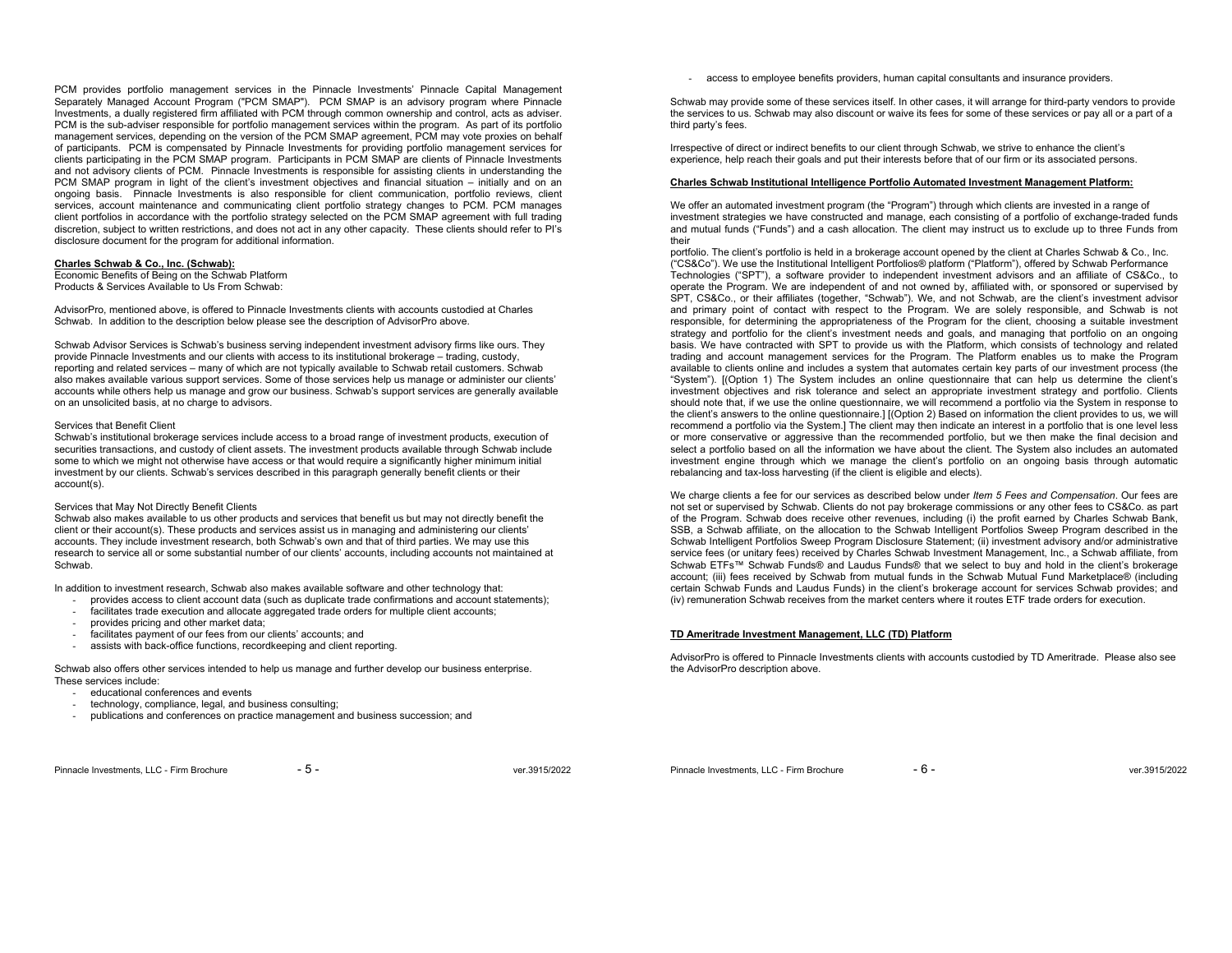### **TD Ameritrade**

 TD Ameritrade Advisor Services is TD Ameritrade's business serving independent investment advisory firms like ours. They provide us and our clients with access to its institutional brokerage – trading, custody, reporting and related services – many of which are not typically available to TD Ameritrade retail customers. TD Ameritrade also makes available various support services. Some of those services help us manage or administer our clients' accounts while others help us manage and grow our business. TD Ameritrade's support services are generally available on an unsolicited basis, at no charge to advisors.

# **Services that Benefit Client**

TD Ameritrade's institutional brokerage services include access to a broad range of investment products, execution of securities transactions, and custody of client assets. The investment products available through TD Ameritrade include some to which we might not otherwise have access or that would require a significantly higher minimum initial investment by our clients. TD Ameritrade's services described in this paragraph generally benefit clients or their account(s).

# **Services that May Not Directly Benefit Clients**

TD Ameritrade also makes available to us other products and services that benefit us but may not directly benefit the client or their account(s). These products and services assist us in managing and administering our clients' accounts. They include investment research, both TD Ameritrade's own and that of third parties. We may use this research to service all or some substantial number of our clients' accounts, including accounts not maintained at TD Ameritrade. In addition to investment research, TD Ameritrade also makes available software and other technology that:

- <sup>o</sup> provides access to client account data (such as duplicate trade confirmations and account statements);
- <sup>o</sup> facilitates trade execution and allocate aggregated trade orders for multiple client accounts;
- <sup>o</sup> provides pricing and other market data;
- <sup>o</sup> facilitates payment of our fees from our clients' accounts; and
- <sup>o</sup> assists with back-office functions, recordkeeping and client reporting.

TD Ameritrade also offers other services intended to help us manage and further develop our business enterprise. These services include:

- o educational conferences and events
- <sup>o</sup> technology, compliance, legal, and business consulting;
- <sup>o</sup> publications and conferences on practice management and business succession; and
- <sup>o</sup> access to employee benefits providers, human capital consultants and insurance providers.

TD Ameritrade may provide some of these services itself. In other cases, it will arrange for third-party vendors to provide the services to us. TD Ameritrade may also discount or waive its fees for some of these services or pay all or a part of a third party's fees.

Irrespective of direct or indirect benefits to our client through TD Ameritrade, we strive to enhance the client's experience, help reach their goals and put their interests before that of our firm or its associated persons.

TD Ameritrade has eliminated commissions for online trades of equities, ETFs and options (currently subject to \$0.65 per contract fee). This means that, in most cases, when we buy and sell these types of securities, we will not have to pay any commissions to TD Ameritrade. We encourage you to review TD Ameritrade's pricing to compare the total costs of entering into a wrap fee arrangement versus a non-wrap fee arrangement. If you choose to enter into a wrap fee arrangement, your total cost to invest could exceed the cost of paying for brokerage and advisory services separately. To see what you would pay for transactions in a non-wrap account please refer to TD Ameritrade's most recent pricing schedules available at TD Ameritrade.com/aspricingguide.

You may pay custodial fees, charges imposed directly by a mutual fund, index fund, or exchange traded fund which shall be disclosed in the fund's prospectus (i.e., fund management fees and other fund expenses), markups and mark-downs, spreads paid to market makers, wire transfer fees and other fees and taxes on brokerage accounts and securities transactions. These fees are not included within the wrap-fee you are charged by our firm.

In the event Pinnacle offers transaction-based pricing, the Pinnacle IAR may absorb certain transaction costs in wrap fee accounts. As such, the Pinnacle IAR may have a financial incentive not to place transaction orders in those accounts since doing so increases its transaction costs. Thus, an incentive exists to place trades less frequently in a wrap fee arrangement.

We do not charge our clients higher advisory fees based on their trading activity, but you should be aware that we may have an incentive to limit our trading activities in your account(s) because we are charged for executed trades.

Advisory fees are not charged on assets that are not directly under our management. Advisory fees will be charged for other assets, including cash held within the portfolio strategy. To see what you would pay for transactions in a non-wrap account please refer to TD Ameritrade's most recent pricing schedules available at **https://www.tdameritrade.com/retail-en\_us/resources/pdf/TDA4855.pdf**

# **Wrap-Fee Programs Offered:**

# **Pinnacle Investments offers clients the following Wrap Fee ("Wrap-Fee") Programs:**

#### **Ascend**

 Pinnacle Investments has entered into an agreement with Betterment, LLC to utilize its platform for our Ascend program. The Ascend program is designed to help investors achieve their goals by providing broad diversification and automatic rebalancing combined with ongoing advice from a Pinnacle IAR. Accounts are managed on a discretionary basis.

**Account Requirements:** There is no minimum requirement for account size to participate in the Ascend program. The program is intended for use by retail clients.

Pinnacle Investments, LLC - Firm Brochure  $-8 -8 -$  ver.3915/2022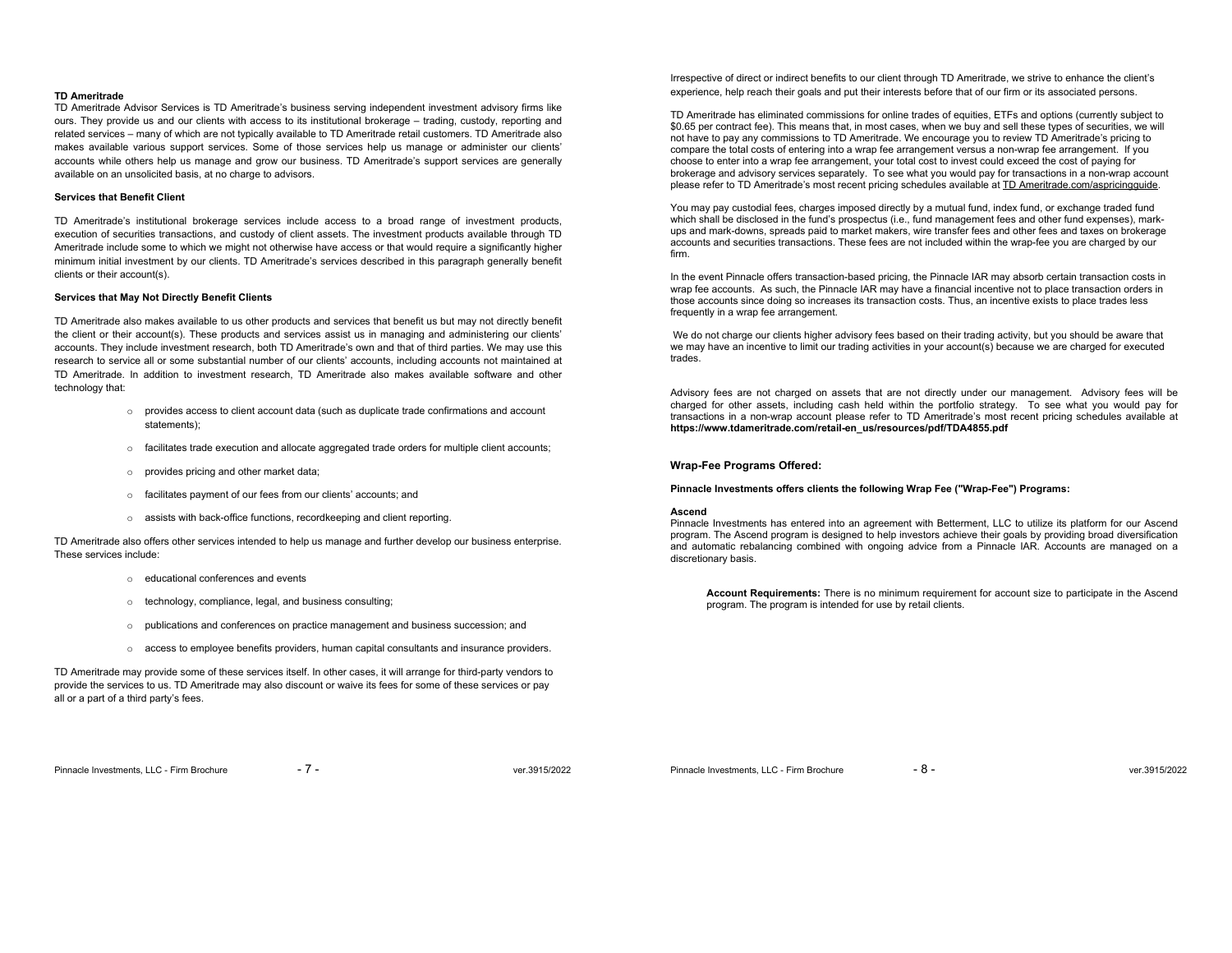# **Wells Fargo Advisors Programs**

Pinnacle Investments has entered into an agreement with Wells Fargo Advisors ("WFA"), pursuant to which WFA provides advisory and/or other services ("WFA Programs". Clients of investment advisory accounts described herein are clients of Pinnacle Investments. Pinnacle Investments is not related to or affiliated with WFA or Wells Fargo Clearing Services, LLC (the "Clearing Agent"). Unless otherwise specified, Clearing Agent will maintain custody of client assets. Clearing Agent qualifies as a "qualified custodian" as described by Rule 206(4)-2 of the Investment Advisers Act. WFA and Clearing Agent each reserves the right to reject and not provide services to any client or with respect to any client account for any reason.

WFA *provides advisory and other services* to Pinnacle Investments with respect to the following WFA Programs: 1) Personalized Unified Managed Account (Personalized UMA), 2) FundSource, and 3) Customized Portfolio. Please review the appropriate WFA Disclosure Documents for a complete description of each program.

WFA *does not provide advisory services* to Pinnacle Investments with respect to 1) Private Investment Management ("PIM"), 2) Asset Advisor and 3) CustomChoice. While Pinnacle Investments is the sponsor of these advisory programs, WFA provides certain non-advisory services which enable Pinnacle Investments to offer these programs.

The Pinnacle IAR may receive compensation as a result of the Client's participation in the program. The amount of this compensation may be more than what the Client may receive if the Client participated in Pinnacle's other programs or paid separately for investment advice, brokerage, and other services. The Pinnacle IAR, therefore, may have a financial incentive to recommend the wrap fee program over other programs or services.

# **Personalized Unified Managed Account (Personalized (UMA)**

The Personalized UMA is a unified managed account that offers access to a variety of investment strategies on a single wealth management platform. Unified Managed Accounts (UMAs) allow you to combine mutual funds, exchanged-traded funds (ETFs), separately managed accounts (SMAs), annuities and Wells Fargo Investment Institute's professionally managed blends into one comprehensive account, which may be customized in an effort to meet your investment goals.

 Masters: In the case of Masters, Pinnacle Investments will assist each Client in reviewing the Client's investment objectives, including any restraints designated with respect to securities to be in invested in the Client's Account(s), and in selecting among a universe of WFA affiliated and unaffiliated investment advisors that WFA shall provide to Pinnacle Investments. The investment advisors in such universe (the "Masters Managers"), including investment advisors that are or subsequently become affiliates of WFA, are evaluated by WFA and meet WFA's minimum quantitative and qualitative research criteria. In certain cases, the Masters Managers will manage Client Accounts on a discretionary basis. In other cases, WFA will manage the Account on a discretionary basis based on advice provided to WFA by various investment advisors ("Model Managers") as to the securities and other investments to be purchased and sold for a particular strategy. WFA will generally implement the Model Manager's recommendations without change, subject to any reasonable restrictions the Client may impose. WFA or the Masters Manager, as applicable, will handle the day-to-day investment management of the Account, in whole or in part, in accordance with the Client's stated investment objectives and will buy, sell or otherwise trade and settle securities or other investments for Client's Account without discussing these transactions with the Client in advance. Where investment discretion has been allocated to the Master's Manager, WFA will not be responsible for any decision made by the Masters Manager as to the day-to-day management of the Account.

WFA may, in its investment discretion, add or remove Masters Managers from the universe provided to Pinnacle. WFA or FCLLC will notify Pinnacle Investments prior to adding or removing a Masters Manager from the universe it provides to Pinnacle Investments. Pinnacle Investments will be responsible for communicating these changes to Clients and giving WFA direction if the Client does not want to accept the changes being implemented by WFA. In any event, the Masters Manager that is being removed from the universe will no longer be available through the Program to Pinnacle Investments.

 Direct Managed Allocation ("DMA"): In the case of DMA, Pinnacle Investments will assist each Client in reviewing Client's investment objectives, including any restraints designated with respect to securities to be invested in the Client's Account, and in selecting among several Optimal Blends which are target allocations developed by WFA comprised of strategies of certain WFA affiliated and unaffiliated investment advisers (including WFA) ("DMA Managers"), mutual funds and/or ETFs. Pinnacle Investments may also assist Clients in creating a Customized Blend and target allocation by selecting from the list of available DMA Managers, mutual funds, and/or ETFs. Mutual funds and/or ETFs may be selected individually or as a strategy (known as "Completion Sleeve") within a Customized Blend or may also be included as part of an Optimal Blend.

In certain cases, the DMA Managers will manage Client Accounts on a discretionary basis. In other cases, WFA will manage a portion of Client's Account ("Sub-Account") on a discretionary basis based on advice provided to WFA by various investment advisers ("Model Managers") as to the securities and other investments to be purchased and sold for a particular investment strategy. WFA will generally implement the Model Manager's recommendations without change, subject to any reasonable restrictions the Client may impose. The DMA Manager responsible for the selected strategy will handle the day-to-day investment management of the Account, in whole or in part, in accordance with Client's stated investment objectives and will buy, sell or otherwise trade and settle securities or other investments for the Account without discussing these transactions with the Client in advance. Where investment discretion has been allocated to the DMA Manager other than WFA ("Discretionary Manager"), WFA will not be responsible for any decision made by the DMA Manager as to the day-to-day management of the Account. Manager Profiles associated with the selected investment strategy will indicate whether the DMA Manager is acting as a Discretionary Manager or Model Manager. WFA or FCLLC will notify Pinnacle Investments prior to adding, removing or replacing Discretionary Managers, or mutual funds, or otherwise changing an Optimal Blend, and Pinnacle Investments will be responsible for communicating these changes to Clients and giving WFA direction if the Client does not want to accept the changes being implemented by WFA. The mutual fund allocation will be managed by Pinnacle in a separate Sub-Account.

Wells Fargo Compass Advisory: In the case of Wells Fargo Compass advisory, Pinnacle Investments and the applicable Wells Fargo Compass portfolio manager(s) will, based upon the information contained in the applicable Client's Questionnaire and based upon model investment portfolios designed for a specific investor that WFA shall provide to Pinnacle Investments, invest and reinvest for each Client, on a discretionary basis without contacting the Client for prior approval, securities and/or cash that the Client may from time to time deposit in the Client's Account.

 Allocation Advisors: In the case of allocation Advisors, Pinnacle Investments and the applicable WFA Allocation Advisors portfolio manager(s) will, based upon the information contained in the applicable Client's Questionnaire and based upon model investment portfolios designed for a specific investor that WFA shall provide to Pinnacle Investments, invest and reinvest for each Client, on a discretionary basis without contacting the Client for prior approval, securities, including Exchange Traded Funds and Exchange Traded Notes and/or cash that the Client may from time to time deposit in the Client's account.

 Customized Portfolios: In the case of Customized Portfolios, Pinnacle Investments will assist each client in reviewing the Client's investment objectives, including any restrictions designated by the Client with respect to investment securities to be invested in the Client's Account. In addition, Pinnacle Investments will assist the Client in transitioning the Client's concentrated Account to a tailored portfolio made available through Customized Portfolios by an affiliate of WFA, Wells Fargo Bank, N.A., which acts as investment manager for the Account.

Pinnacle Investments, LLC - Firm Brochure  $-9 -$ 

Pinnacle Investments, LLC - Firm Brochure  $-10 -$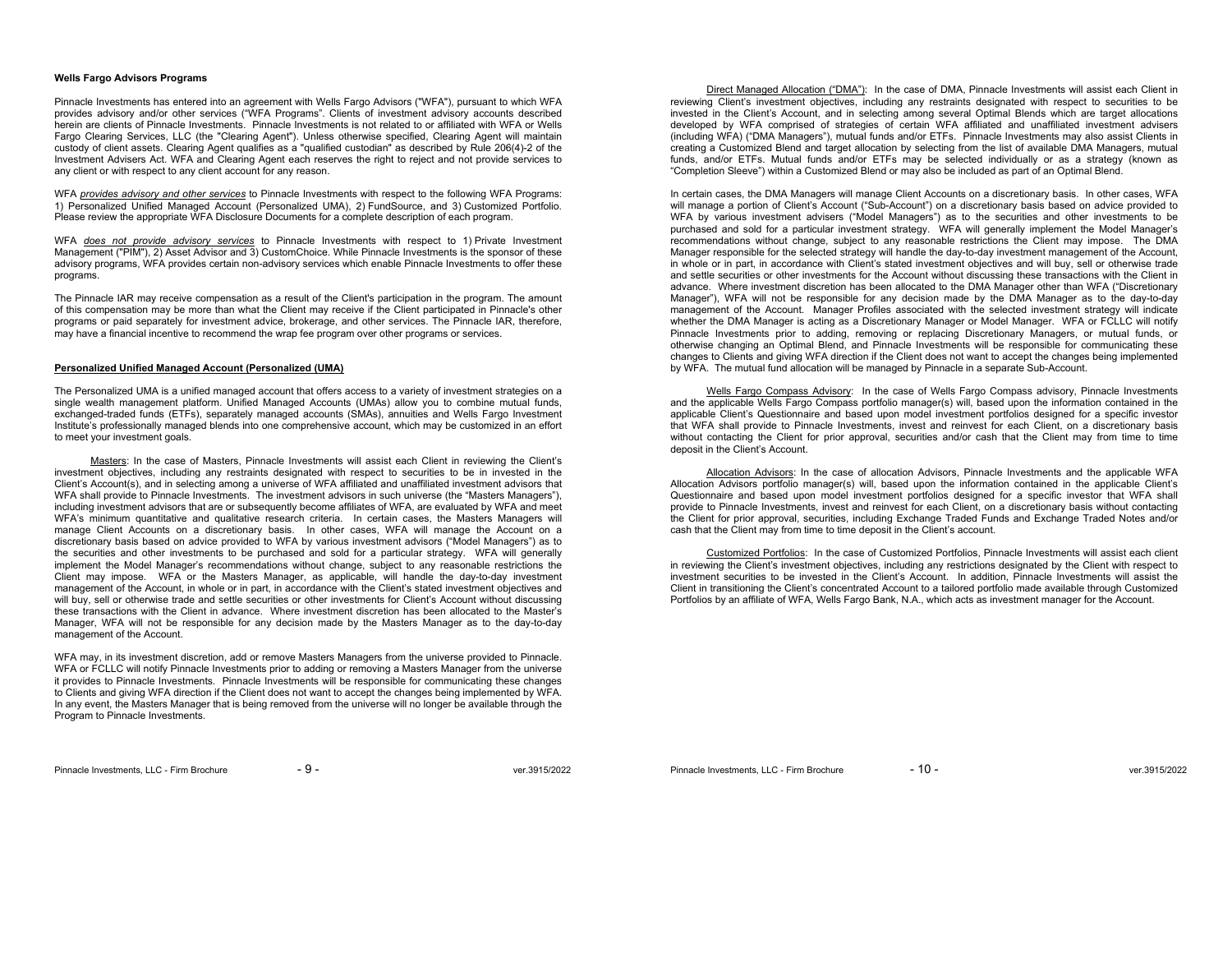#### **FundSource**

FundSource is a discretionary investment advisory Program that offers a broad array of mutual funds that invest in and across different investment asset classes and employ varied approaches to investment management. "Optimal Blends" are managed portfolios of recommended funds, based on due diligence and asset allocation guidance provided by, Wells Fargo Investment Institute ("WFII"), for a number of different investment objectives. Based on your investment objectives, financial circumstances and risk tolerance, your Pinnacle IAR will recommend either an Optimal Blend or a Customized Blend, created in consultation with you, which you may select as the target allocation for your Account. Once you choose an Optimal or Customized Blend, the assets in your Account will be invested by your Financial Advisor on a discretionary basis. The combination and allocation strategy of the selected mutual funds in an Optimal Blend is based on the appropriate target asset allocation and/or risk/return profile for your investment objective and risk tolerance. The target allocation for Customized Blends is determined at the time your Account is established in the FundSource Program. In order to maintain the Account in conformance with your targeted fund allocations, WFA will automatically rebalance it periodically if actual allocations vary by more than certain established percentages from the target allocation. We will generally rebalance the Account annually, unless market conditions indicate we should do so more frequently. You may also request us to rebalance your Account as necessary. If your Account is managed pursuant to a Customized Blend, you may opt out of automatic rebalancing. Accounts are managed on a discretionary basis.

# **Private Investment Management ("PIM")**

The PIM Program utilizes stocks, bonds, cash, Program eligible mutual funds, ETFs, CEFs, fee based UITs, CDs and covered options to construct the investment portfolio. Program eligible mutual funds may include asset allocation funds, alternative strategy mutual funds or other select funds that may utilize derivatives, short-selling, leverage and other strategies to meet stated investment objectives, enhance diversification, hedge risks, accentuate returns or facilitate certain market exposures or more dynamic allocation changes. Individual PIM Portfolio Managers may develop specific investment strategies which ordinarily include long and short-term securities purchases and, depending on your objectives and the Portfolio Manager's investment philosophy, supplemental covered option writing. In special circumstances, the strategies may also include margin transactions, other option strategies and trading or short sale transactions. Accounts are managed on a discretionary basis by the Pinnacle IAR.

#### **Asset Advisor**

Asset Advisor is a non-discretionary, Client directed investment Program in which your Pinnacle IAR may provide a broad range of investment recommendations based on your investment objectives, financial circumstances and risk tolerance. You have the option of accepting these recommendations or selecting different investments for your Account. Most types of securities are eligible for purchase in an Asset Advisor Account including, but not limited to, common and preferred stocks, exchange-traded funds ("ETF"), closed-end funds ("CEF"), fee-based unit investment trusts ("UIT"), corporate and government bonds, certificates of deposit ("CD"), options, structured products, certain mutual funds whose shares can be purchased at net asset value, certain wrap class alternative investments, such as hedge funds and managed futures funds, and certain wrap class variable annuities. Collectively, these are referred to as "Program Assets." Program eligible mutual funds may include asset allocation funds, alternative strategy mutual funds or other select funds that may utilize derivatives, short-selling, leverage and other strategies to meet stated investment objectives, enhance diversification, hedge risks, accentuate returns or facilitate certain market exposures or more dynamic allocation changes. Accounts are not managed on a discretionary basis.

#### **CustomChoice**

CustomChoice is a non-discretionary, client directed mutual fund investment Program. Program eligible mutual funds may include asset allocation funds, alternative strategy mutual funds or other select funds that may utilize derivatives, short-selling, leverage and other strategies to meet stated investment objectives, enhance

Pinnacle Investments, LLC - Firm Brochure - 11 - 11 - ver.3915/2022

diversification, hedge risks, accentuate returns or facilitate certain market exposures or more dynamic allocation changes. Your Pinnacle IAR may provide investment recommendations based on your investment objectives, financial circumstances and risk tolerance. You have the option of accepting these recommendations or selecting different investments for your Account. Accounts are not managed on a discretionary basis.

# **Item 5: Fees and Compensation**

All of the program accounts described in this brochure are charged a fee on eligible assets that covers advisory services. Those programs further identified as Wrap Fee programs also include execution, custodial, and reporting services in the fee. Fee Schedules for each program are set forth as follows:

#### **AdvisorPro Fee Schedule**

AdvisorPro account fees are 3.00% annualized. This rate may be negotiated based on account size, investment complexity and level of service required. Fees payable by advisory clients are payable in advance. Fees will be invoiced at the beginning of each Billing Period based upon the value (market value or fair market value in the absence of market value) of the Advisory account(s) at the end of the previous Billing Period or average daily balance of the prior Billing Period for existing clients whose agreement specifies that calculation. Billing Periods normally span 3-months but may alternately be monthly. Client hereby authorizes the account custodian ("Custodian") to pay the fees directly to Pinnacle. To pay any fees incurred, funds will be deducted from the account and if necessary, from liquidating holdings in the following order: cash positions; money market funds or current positions. Fees are deducted directly from the advisory account(s), but if specified in writing, may be deducted from a different non-retirement account, including non-advisory accounts. If requested in writing, fees may also be billed and paid by check if within 10 days of invoice date otherwise fee will be deducted from the advisory account. The initial fee payable when an account is opened will be based on the month-ending account value once the account is considered fully funded. Should this Agreement be accepted on a date other than the first day of the Bill Period, Client's asset-management fee will be calculated on a pro-rata basis for that period.

Client may be responsible for additional costs including, but not limited to, transaction and custodial fees. Currently \$5.00 is charged on each transaction for postage and handling related to the generation of trade confirmations and periodic account statements. Trades are also charged \$20.00 for execution and clearing although this may be negotiated based on account size, investment complexity and level of service required. The minimum annual Program fee under this Agreement will be \$100.00. Accordingly, Client may pay an effective rate that is greater than the rate specified.

If a client terminates their advisory relationship with Pinnacle Investments before the end of the quarter, a prorated refund of advisory fees will be made to the client less reasonable start-up costs including transaction costs.

AdvisorPro is available to Pinnacle Investments clients for accounts custodied by First Clearing, Charles Schwab or TDAmeritrade.

### **Pinnacle Capital Management Fee Schedule**

PCM's fees are 3.00% annualized and the minimum initial account value required for a separately managed account is generally \$100,000. Rates and minimums may be negotiated based on account size, investment complexity and level of service required.

Fees payable by advisory clients are payable in advance. Fees will be invoiced at the beginning of each Billing Period based upon the value (market value or fair market value in the absence of market value) of the Advisory account(s) at the end of the previous Billing Period or average daily balance of the prior Billing Period for existing clients whose agreement specifies that calculation. Billing Periods normally span 3-months but may alternately be monthly. Client hereby authorizes the account custodian ("Custodian") to pay the fees directly to Pinnacle. To pay any fees incurred, funds will be deducted from the account and if necessary, from liquidating holdings in the following order: cash positions; money market funds or current positions. Fees are deducted directly from the advisory account(s), but if specified in writing, may be deducted from a different non-retirement account, including

Pinnacle Investments, LLC - Firm Brochure - 12 - ver.3915/2022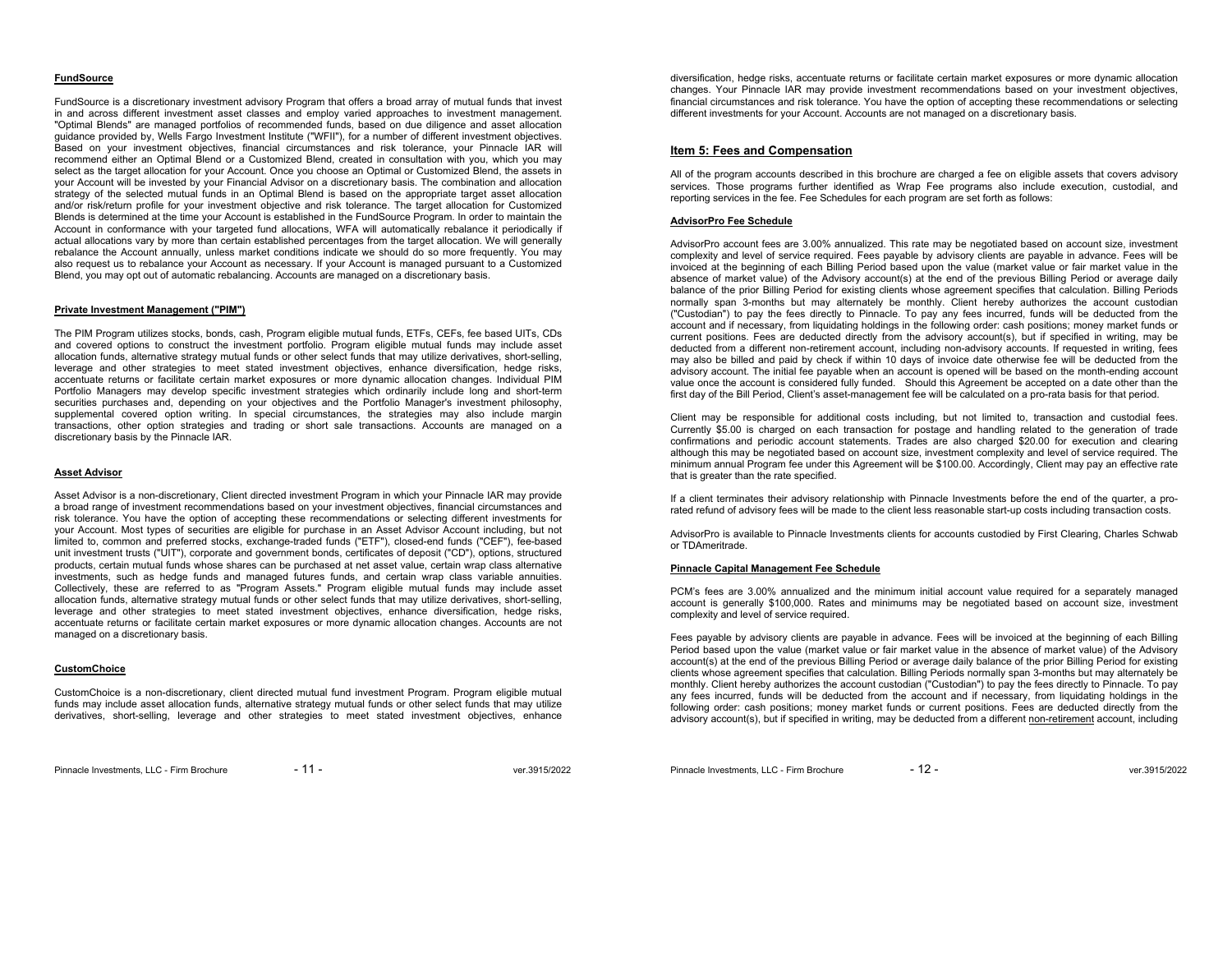non-advisory accounts. If requested in writing, fees may also be billed and paid by check if within 10 days of invoice date otherwise fee will be deducted from the advisory account. The initial fee payable when an account is opened will be based on the initial deposit made into the account including the value of any securities. Should this Agreement be accepted on a date other than the first day of the Bill Period, Client's asset-management fee will be calculated on a pro-rata basis for that period.

Client may be responsible for additional costs including, but not limited to, transaction and custodial fees. Currently \$5.00 is charged on each transaction for postage and handling related to the generation of trade confirmations and periodic account statements. Trades are also charged \$5.00 for execution and clearing although this may be negotiated based on account size, investment complexity and level of service required. The minimum annual Program fee under this Agreement will be \$100.00. Accordingly, Client may pay an effective rate that is greater than the rate specified.

If a client terminates their advisory relationship with PCM before the end of the quarter, a pro-rated refund of advisory fees will be made to the client less reasonable start-up costs including transaction costs.

# **Ascend Program Fee Schedule**

**Standard Fees:** Fees for Ascend are only offered on a wrap-fee basis, covering all of our execution, consulting and custodial services as well as each Manager's fee for their services. Fees for our Ascend program vary depending on the service model. Annualized fees range from 0.25% to 1.5% if a Pinnacle IAR is involved with investment management services. These rates may be negotiated based on account size and level of service required. Betterment, LLC receives 0.25% for the use of their platform. The portion of the fee above 0.25% is retained by Pinnacle Investments. In addition, ETFs have fees associated with them that you will pay above and beyond the stated contract rate you sign. These fees are embedded within the price of the ETF. Please refer to the prospectus for specific fees associated with a given ETF. Fees are billed quarterly in arrears. Fees are calculated beginning one day before the end of the prior quarter and the accrual of fees ends two days prior to the end of the current quarter.

**Account Requirements:** There is no minimum requirement for account size to participate in the Ascend program. The program is intended for use by retail clients.

### **WFA Programs**

# **Personalized Unified Managed Account (Personalized UMA)**

#### **Personalized UMA Fees**

 Fees for UMA Accounts are only offered on a wrap-fee basis, covering all of our execution, consulting and custodial services as well as each Manager's fee for their services.

**Standard Fee** Personalized UMA - 2.50% (annualized, calculated on your account value).<br>Allocation Advisors Strategies - 2.25% (annualized, calculated on v 2.25% (annualized, calculated on your account value).<br>Wells Fargo Compass -2.25% (annualized, calculated on your account value). Customized Portfolios - 2.25% (annualized, calculated on your account value).

The current standard fee, which is negotiable, is shown above. Please consult the Program Features and Fee Schedule of your Client Agreement.

The Standard Program Fee for a Personalized UMA Multi Strategy Account is 2.50%, different strategies and/or investments available within the Program have a Standard Fee that is less than 2.5% and which will impact the actual fee for your Account. If, for instance, you select a Multi Strategy Custom Blend with 50% of the Account allocated to an SMA strategy (Standard Fee of 2.5%), 25% of the Account allocated

Pinnacle Investments, LLC - Firm Brochure - 13 - 13 - ver.3915/2022

to a Wells Fargo Compass strategy (Standard fee of 2.25%) and 25% of the account allocated to a FundSource Optimal Blend (Standard Fee of 2%), your Standard Fee would be 2.3125% due to the weighting and Standard fee for each strategy/investment within the Account. As a result of the different fees associated with the different strategies/investments, your actual fee rate could vary quarter to quarter based on the current value of assets in each strategy/investment at the end of each quarter. This could cause your actual fee rate to be greater than or less than the fee rate shown on your Program Features and Fee Schedule. In a personalized UMA Single Strategy Account, your Standard Fee will be based on the Strategy selected. There is a minimum fee of \$250 per quarter. You should be aware that the imposition of the minimum fee may cause your fee (expressed as a percentage) to be greater than the standard fee stated above. Under certain circumstances, the minimum fee may be waived.

# **FundSource Fee Schedule**

# **FundSource Fees**

 Fees for FundSource Accounts are only offered on a wrap-fee basis, covering all of our execution, consulting and custodial services as well as each Manager's fee for their services. In addition, mutual funds and ETFs have fees associated with them that you will pay above and beyond the stated contract rate you sign. These fees are embedded within the price of the mutual fund or ETF. Please refer to the prospectus for specific fees associated with a given mutual fund or ETF.

**Standard Fee** 2.00% (annualized, calculated on your account value).

The current standard fee is negotiable. Please consult the Program Features and Fee Schedule of your Client Agreement. Notwithstanding this fee calculation, the minimum fee charged to the Account will be \$75 per quarter. You should be aware that the imposition of the minimum fee may cause the Program fee rate (expressed as a percentage) to be greater than the fee stated in the Fee Schedule table for the Program. Under certain circumstances, the minimum fee may be waived.

### **Private Investment Management ("PIM") Fee Schedule**

#### **PIM Fees**

 Fees for PIM Accounts are only offered on a wrap-fee basis, covering all investment advice, execution, consulting and custodial services.

**Standard Fee** First \$250,000 is 3.0%(annualized, calculated on your account value). Next \$750,000 is 2.5% (annualized, calculated on your account value). Over \$1,000,000 is 2.0% (annualized, calculated on your account value).

The current standard fee is negotiable. Please consult the Program Features and Fee Schedule of your Client Agreement.

There is a minimum fee of \$125 per quarter. You should be aware that the imposition of the minimum fee may cause your fee (expressed as a percentage) to be greater than the standard fee stated above. Under certain circumstances, the minimum fee may be waived.

# **Asset Advisor Fee Schedule**

#### **Asset Advisor Fees**

 Fees for Asset Advisor Accounts are only offered on a wrap-fee basis, covering all investment advice, execution, consulting and custodial services.

**Standard Fee** First \$250,000 is 3.0% (annualized, calculated on your account value). Next \$750,000 is 2.5% (annualized, calculated on your account value). Over \$1,000,000 is 2.0% (annualized, calculated on your account value).

Pinnacle Investments, LLC - Firm Brochure  $-14 -$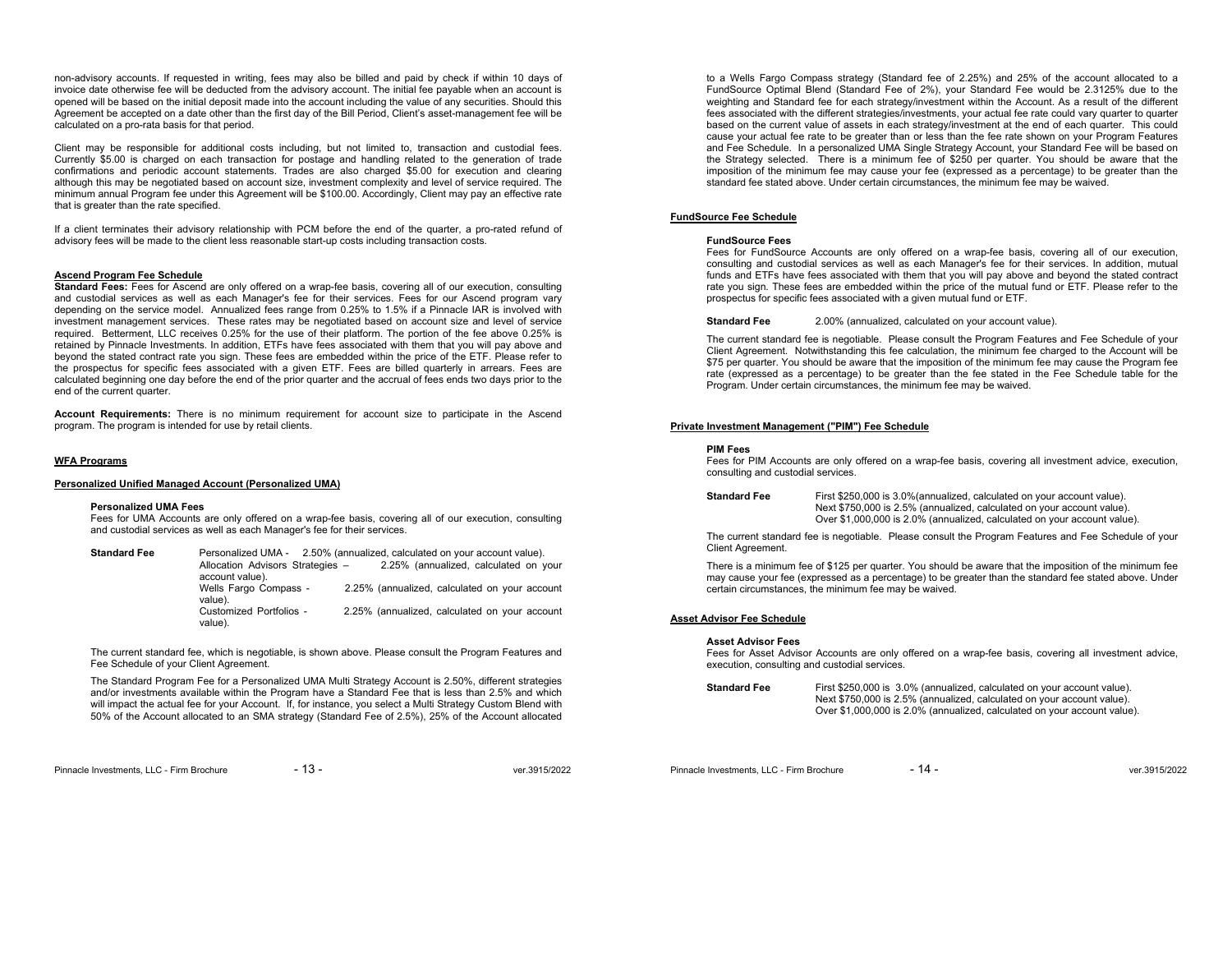The current standard fee is negotiable. Please consult the Program Features and Fee Schedule of your Client Agreement.

There is a minimum fee of \$125 per quarter. You should be aware that the imposition of the minimum fee may cause your fee (expressed as a percentage) to be greater than the standard fee stated above. Under certain circumstances, the minimum fee may be waived.

# **Custom Choice Fee Schedule**

#### **CustomChoice Fees**

 Fees for Asset Advisor Accounts are only offered on a wrap-fee basis, covering all investment advice, execution, consulting and custodial services.

**Standard Fee** First \$250,000 is 1.75% (annualized, calculated on your account value). Next \$750,000 is 1.50% (annualized, calculated on your account value). Over \$1,000,000 is 1.15% (annualized, calculated on your account value).

The current standard fee is negotiable. Please consult the Program Features and Fee Schedule of your Client Agreement.

There is a minimum fee of \$125 per quarter. You should be aware that the imposition of the minimum fee may cause your fee (expressed as a percentage) to be greater than the standard fee stated above. Under certain circumstances, the minimum fee may be waived.

# **Account Termination of WFA programs**

Your account agreements may be terminated by either party at any time upon notice. If you terminate your Agreement, a pro rata refund will be made, less reasonable start-up costs. You have the right, within five (5) days of execution, to terminate the Client Agreement without penalty. In the event of cancellation of Client Agreements, fees previously paid pursuant to the fee schedule will be refunded on a pro rata basis, as of the date notice of such cancellation is received by the non-canceling party, less reasonable start-up costs.

# **Payment of Fees for WFA programs**

Unless otherwise indicated, Client hereby authorizes the account custodian ("Custodian") to deduct the fees from their Account for the services provided on a wrap-fee basis (i.e., there are no separate charges for execution services or Manager fees). Client agrees to pay the fees based on the type of account chosen by Client, which fees will be deducted directly from the particular Account, unless Pinnacle Investments and Client agree otherwise. If Client directs Pinnacle Investments to debit fees from an alternate account, this election will continue until Client provides notice of revocation of this election. Pinnacle Investments will have a reasonable amount of time to act on Client's election. The initial fee payment will be due in full on the date the Account is accepted by Pinnacle Investments ("the commencement date") and will be based on Account Asset Value on that date with the initial fee prorated for the then current quarter and covers the remainder of such quarter. Thereafter, the quarterly renewal fee will be based on the Account Asset Value on the last business day of the previous calendar quarter and will become due the following business day.

# **Charles Schwab & Co., Inc. (Schwab) Platform**

Schwab has eliminated commissions for online trades of equities, ETFs and options (subject to \$0.65 per contract fee). This means that, in most cases, when we buy and sell these types of securities, we will not have to pay any commissions to Schwab. To see what you would pay for transactions in a non-wrap account please refer to Schwab's most recent pricing schedules available at schwab.com/aspricingguide.

Clients do not pay fees to SPT or brokerage commissions or other fees to CS&Co. as part of the Program. Schwab does receive other revenues, including (i) the profit earned by Charles Schwab Bank, SSB, a Schwab affiliate, on the allocation to the Schwab Intelligent Portfolios Sweep Program described in the Schwab Intelligent Portfolios Sweep Program Disclosure Statement; (ii) investment advisory and/or administrative service fees (or unitary fees) received by Charles Schwab Investment Management, Inc., a Schwab affiliate, from Schwab ETFs™

Pinnacle Investments, LLC - Firm Brochure  $-15 -$ 

Schwab Funds® and Laudus Funds® that we select to buy and hold in the client's brokerage account: (iii) fees received by Schwab from mutual funds in the Schwab Mutual Fund Marketplace® (including certain Schwab Funds and Laudus Funds) in the client's brokerage account for services Schwab provides; and (iv) remuneration Schwab receives from the market centers where it routes ETF trade orders for execution. Brokerage arrangements are further described below in *Item 12 Brokerage Practices*.

We charge clients a fee for our services. Our fees are not set or supervised by Schwab. Clients do not pay brokerage commissions or any other fees to CS&Co. as part of the Program. Schwab does receive other revenues, including (i) the profit earned by Charles Schwab Bank, SSB, a Schwab affiliate, on the allocation to the Schwab Intelligent Portfolios Sweep Program described in the Schwab Intelligent Portfolios Sweep Program Disclosure Statement; (ii) investment advisory and/or administrative service fees (or unitary fees) received by Charles Schwab Investment Management, Inc., a Schwab affiliate, from Schwab ETFs™ Schwab Funds® and Laudus Funds® that we select to buy and hold in the client's brokerage account; (iii) fees received by Schwab from mutual funds in the Schwab Mutual Fund Marketplace® (including certain Schwab Funds and Laudus Funds) in the client's brokerage account for services Schwab provides; and (iv) remuneration Schwab receives from the market centers where it routes ETF trade orders for execution.

# **In addition, please see the Description of Fees for AdvisorPro.**

# **TD Ameritrade Investment Management, LLC (TD) Platform**

Advisory fees are not charged on assets that are not directly under our management. Advisory fees will be charged for other assets, including cash held within the portfolio strategy. To see what you would pay for transactions in a non-wrap account please refer to TD Ameritrade's most recent pricing schedules available at **https://www.tdameritrade.com/retail-en\_us/resources/pdf/TDA4855.pdf** 

**In addition, please see the Description of Fees for AdvisorPro.** 

# **Item 6: Performance-Based Fees and Side-By-Side Management**

# **Performance-Based Fees**

 Neither Pinnacle Investments nor any of its Supervised Persons (employees) accepts performance-based fees (fees based on a share of capital gains or on a capital appreciation of the assets of a client).

### **Side-by-side management**

Pinnacle Investments does not engage in side-by-side management, which refers to the practice in which a management firm simultaneously manages multiple products, such as mutual funds, hedge funds, separately managed accounts, and so forth.

# **Item 7: Account Requirements and Types of Clients**

# **Account Requirements**

The minimum initial account values for the Programs in this document are listed below. Under certain circumstances, the minimum account size may be waived. WFA may act as sub-adviser for the advisory programs. The minimum and maximum account size required by Pinnacle Investments may differ than that required by WFA as stated in the WFA advisory program Brochure or applicable Disclosure Document. You should refer to the chart below, as appropriate, to determine the minimum account size requirements.

| <b>Program Name</b> | <b>Minimum Account Size</b> |
|---------------------|-----------------------------|
|                     |                             |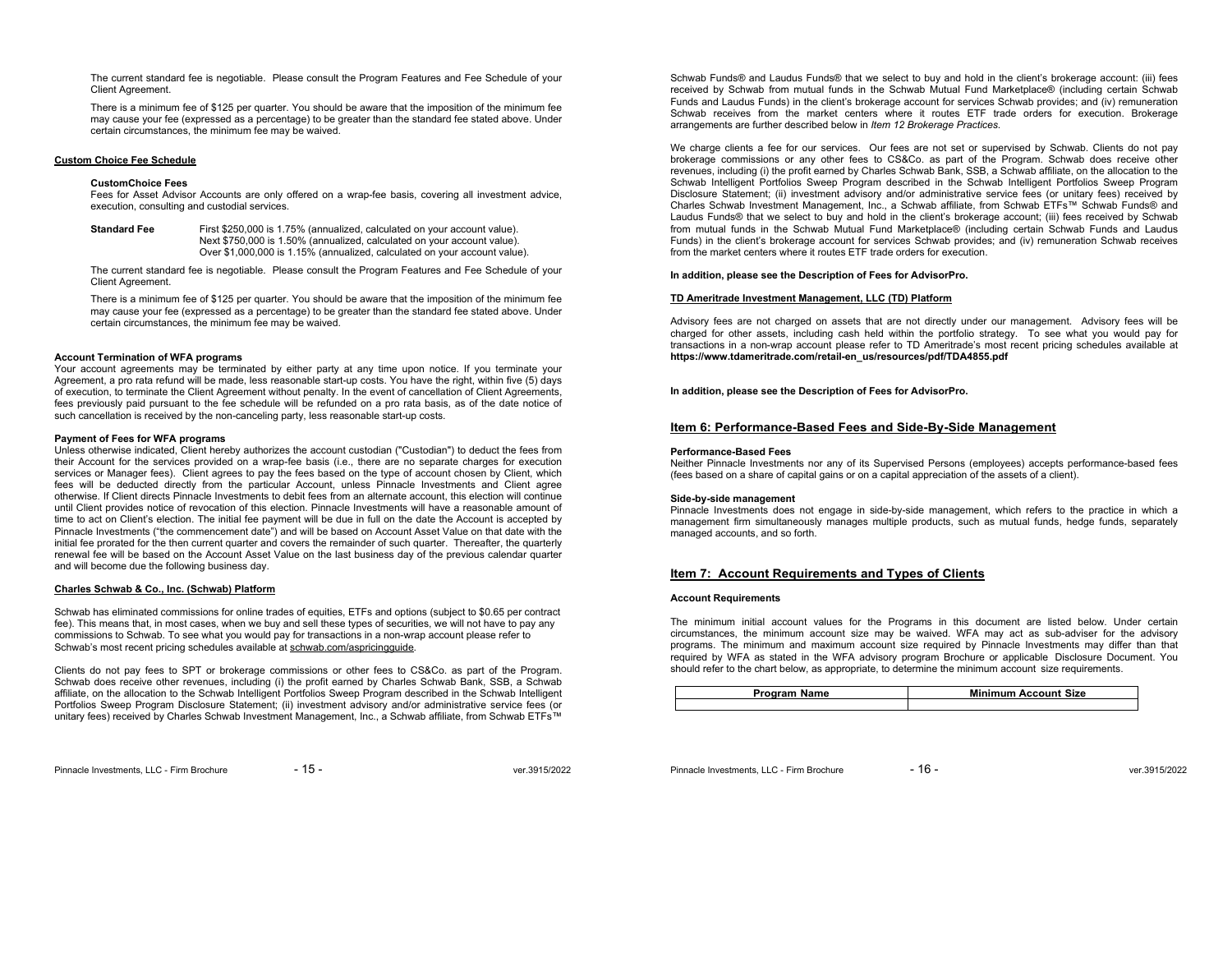| AdvisorPro - First Clearing, Schwab and<br>TDAmeritrade | \$10,000 may be waived                |
|---------------------------------------------------------|---------------------------------------|
|                                                         |                                       |
| Pinnacle Capital Management                             | \$100,000 may be waived               |
|                                                         |                                       |
| Ascend                                                  | No minimum                            |
| Personalized UMA                                        | \$200,000 Optimized Blends            |
|                                                         | \$15,000 Customized Blends            |
| <b>SMA Strategies</b>                                   | \$50,000 subject to Manager's minimum |
| <b>Allocation Advisors Strategies</b>                   |                                       |
| ESG Aware. Tactical Active/Passive and                  | \$10,000                              |
| Intuitive Investor ETF                                  |                                       |
| Strategic ETF, Active/Passive, Morningstar \$25,000     |                                       |
| Strategic ETF, Morningstar ETF, Laffer Global and       |                                       |
| Laffer Dynamic US Inflation                             |                                       |
| <b>CAAP plus and Tactical ETF</b>                       | \$50,000                              |
| Wells Fargo Compass Asset Allocation Strategies         |                                       |
| Conservative Growth & Income                            | \$250,000                             |
| Moderate Growth & Income                                | \$250,000                             |
| Aggressive Growth & Income                              | \$250.000                             |
| <b>Conservative Growth</b>                              | \$250.000                             |
| Moderate Growth                                         | \$250,000                             |
| <b>Aggressive Growth</b>                                | \$150,000                             |
|                                                         |                                       |
| <b>Customized Portfolios Equity Strategies</b>          | \$50,000                              |
| FundSource                                              | \$25,000                              |
| <b>FundSource Foundations</b>                           | \$10,000                              |
|                                                         |                                       |
| Private Investment Management ("PIM")                   | \$50,000                              |
| CustomChoice                                            | \$25,000                              |
| Asset Advisor                                           | \$25,000                              |
| Charles Schwab Institutional Intelligence Portfolio     | \$5,000 Minimum                       |
| CustomChoice                                            | \$25,000                              |

# **Types of Clients**

Pinnacle Investments may provide the advisory services described in this brochure to individuals, pension or profit-sharing plans, trusts, estates or charitable organizations, corporations or other business entities, governmental entities and educational institutions, as well as banks or thrift institutions.

Charles Schwab Institutional Intelligence Portfolio Automated Investment Management Platform: Clients eligible to enroll in the Program include individuals, IRAs, and revocable living trusts. Clients that are organizations (such as corporations and partnerships) or government entities, and clients that are subject to the Employee Retirement Income Security Act of 1974, are not eligible for the Program.

# **Item 8: Methods of Analysis, Investment Strategies and Risk of Loss**

#### *Method of Analysis*

The Pinnacle IAR or portfolio manager may use a fundamental and/or technical approach for their approach to securities analysis. They may also utilize charting and cyclical analyses.

The Pinnacle IAR may use one or more of the following sources of information: financial publications, research materials prepared by others, corporate rating services, annual reports, prospectuses, filings with the SEC, and company press releases.

Pinnacle Investments' investment strategies used to implement any investment advice given to clients include:

- Long-term purchases (securities held at least a year from date of purchase)
- Short-term purchases (securities sold within a year of purchase date)
- Trading (securities sold within 30 days of purchase)
- Short sales
- Margin transactions
- Option writing, including covered options, long positions of calls and/or puts, uncovered options or spread strategies

# *Risk of Loss*

 Investing in securities involves risk of loss that clients should be prepared to bear. All investment programs have certain risks that are borne by the investor. Investors face the following types of risks:

#### *Market Risk*

 The price of a security, bond, or mutual fund may drop (or rise in the case of shorted investments) in reaction to tangible and intangible events and conditions. This type of risk is caused by external factors independent of a security's particular underlying circumstances. For example, political, economic and social conditions may trigger market events.

#### *Interest Rate Risk*

 Fluctuations in interest rates may cause investment prices to fluctuate. For example, when interest rates rise, yields on existing bonds become less attractive, causing their market values to decline.

#### *Investment Advisor Risk*

 Financial Advisor's ability to choose suitable investments has a significant impact on the ability of the Strategies to meet their investment objectives.

#### *Asset Allocation Risk*

 Financial Advisor's allocations between equity and debt securities could cause accounts to underperform relative to benchmarks and other accounts with similar investment objectives.

#### *Inflation Risk*

 When any type of inflation is present, a dollar today will not buy as much as a dollar next year, because purchasing power is eroding at the rate of inflation.

#### *Currency Risk*

Overseas investments are subject to fluctuations in the value of the dollar against the currency of the investment's originating country. This is also referred to as exchange rate risk.

#### *Business Risk*

 These risks are associated with a particular industry or a particular company within an industry. For example, oildrilling companies depend on finding oil and then refining it, a lengthy process, before they can generate a profit. They carry a higher risk of profitability than an electric company, which generates income from a steady stream of customers who buy electricity no matter what the economic environment is like.

#### *Financial Risk*

 Excessive borrowing to finance a business' operations increases the risk to profitability, because the company must then meet the terms of its obligations in good times and bad. During periods of financial stress, the inability to meet loan obligations may result in bankruptcy and/or a declining market value.

Pinnacle Investments, LLC - Firm Brochure - 18 - 18 - ver.3915/2022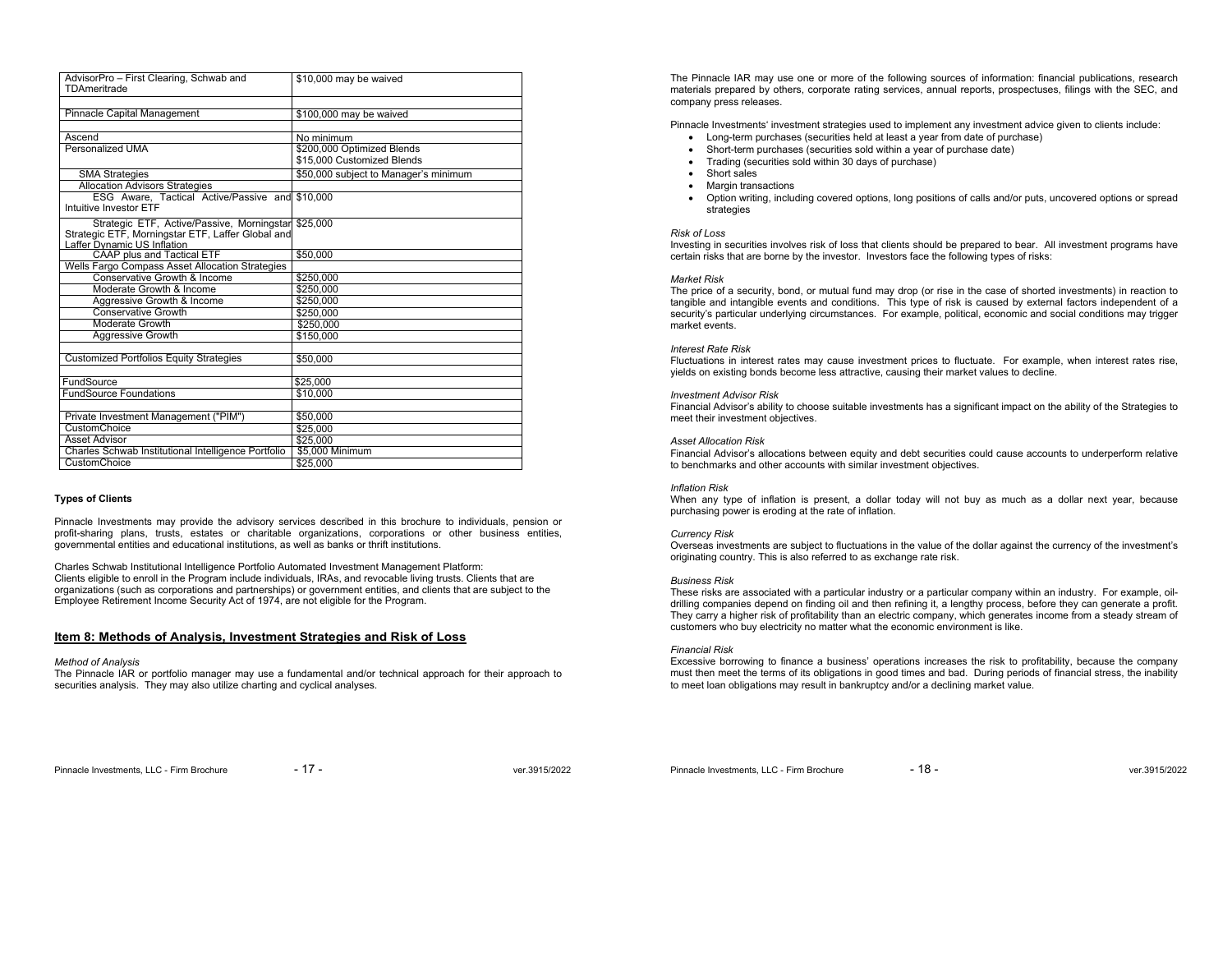#### *Margin Risk*

The use of margin is not suitable for all investors since it increases leverage in your Account and therefore risk.

Investing in securities involves risk of loss that clients should be prepared to bear. In the case of a primary trading investing strategy, frequent trading can affect investment performance, particularly through increased brokerage and other transaction costs and taxes.

# **Item 9: Disciplinary Information**

In 2015, Pinnacle Investments, without admitting or denying the findings, consented to the censure and fine in the amount of \$12,500 due to the findings that it failed to preserve all business-related communication sent or received by a registered rep and his assistant who were using outside email accounts. **Item 10: Other Financial Industry Activities and Affiliations** 

Pinnacle Investments is registered as a securities broker-dealer with the Financial Industry Regulatory Authority. It also has arrangements that are material to its advisory business or clients with a related person who is an investment company investment advisor. Pinnacle is also a general partner in a partnership in which clients are solicited to invest. These arrangements and partnerships are disclosed as follows:

# **OTHER BUSINESS ACTIVITIES AND AFFILIATIONS**

# Pinnacle Holding Company, LLC

Pinnacle Holding Company, LLC is the parent company of 1) Pinnacle Investments, LLC 2) Confidential Planning I, LLC, 3) Pinnacle Capital Management, LLC. Pinnacle Investments is not formally affiliated with Pinnacle Advisors, LLC., however there is some common ownership. Pinnacle Advisors, LLC is an SEC-registered investment advisor. The advisory services provided by Pinnacle Advisors, LLC are separate and distinct from the advisory services provided by Pinnacle Investments or any other subsidiary of Pinnacle Holding Company, LLC.

# Confidential Planning I, LLC

Confidential Planning I, LLC is a registered investment advisory firm focused on 403(b) retirement plans for educators and employees of schools, hospitals and not-for-profit (501c) organizations. Confidential Planning representatives may offer Plan Sponsors with customized investment advisory services, diversified investment menus, consulting and reporting, and participant educational programs.

#### Pinnacle Capital Management, LLC

Pinnacle Capital Management, LLC is an investment management firm providing services to individual investors, corporations, pension funds, foundations, endowments, labor unions, insurance companies, healthcare organizations and governments. PCM specializes in managing equity, balanced and fixed income portfolios.

#### *Sub-Advisory Services*

PCM provides portfolio management services to the Pinnacle Investments' Pinnacle Capital Management Separately Managed Account Program (hereinafter "PCM SMAP"). PCM SMAP is an advisory program where Pinnacle Investments is the advisor and program sponsor. PCM is the sub-advisor responsible for portfolio management services. As part of its portfolio management services, depending on the version of the PCM SMAP agreement, PCM may vote proxies on behalf of participants.

PCM is compensated by Pinnacle Investments for providing portfolio management services for clients participating in the advisory program. Participants in PCM SMAP are clients of Pinnacle Investments and not advisory clients of Pinnacle Capital Management. Pinnacle Investments is responsible for assisting clients in understanding the advisory program in light of the client's investment objectives and financial situation; initially and on an ongoing basis. Pinnacle Investments is also responsible for client communication, portfolio reviews, client services, account maintenance, and communicating client portfolio strategy changes to PCM. PCM manages client portfolios in accordance with the portfolio strategy selected on the PCM SMAP agreement with full trading discretion, subject to written restrictions, and does not act in any other capacity. The Brochure for this advisory Program can be accessed via the following link:

### https://www.pcm-advisors.com/learning-center/

# **Item 11: Code of Ethics, Participation or Interest in Client Transactions and Personal Trading**

#### Code of Ethics

All Pinnacle Investments' employees, registered representatives and IARs must comply with a Code of Ethics and Insider Trading Policy. The purpose of the Code is to preclude activities which may lead to or give the appearance of conflicts of interest, insider trading and other forms of prohibited or unethical business conduct. The Code describes Pinnacle Investments' high standard of business conduct, and its fiduciary duty to its clients.

The Code's key provisions include:

- Statement of General Principles
- Policy on and reporting of Personal Securities Transactions
- A prohibition on Insider Trading
- Restrictions on the acceptance of significant gifts
- Procedures to detect and deter misconduct and violations
- Requirement to maintain confidentiality of client information

Directors of Compliance or Designated Supervisors review a sample of employee trades each quarter. These reviews ensure that personal trading does not affect the markets and that clients of Pinnacle Investments receive preferential treatment.

Pinnacle Investments' employees must acknowledge the terms of the Code when hired and at least annually thereafter. Any individual not incompliance with the Code may be subject to discipline.

Clients and prospective clients can obtain a copy of Pinnacle Investments' Code of Ethics by contacting Mark Hansen at (774) 719-2258 or mhansen@pinnacle-llc.com.

### **Conflicts of Interest:**

 Pinnacle Investments is both an SEC registered investment adviser and a registered broker-dealer. As such it is able to act in an advisory capacity and manage accounts as well as act in a brokerage capacity and maintain brokerage accounts. A material conflict of interest may arise when a brokerage account converts to an advisory account where investment advisor representatives place clients in asset-based fee accounts versus transactionbased fee accounts. The same conflict may arise when an advisory account converts to a brokerage account where investment advisory representatives place clients in transaction-based accounts versus asset-based fee accounts.

 Pinnacle Investments addresses these potential conflicts of interest through the use of internal policies and controls that require the designated supervisor to review client information prior to converting a brokerage account to an advisory account or an advisory account to a brokerage account.

There is a potential conflict that arises when representatives of Pinnacle Investments who are individual shareholders of Pinnacle Holding Co., LLC, invest client assets with its affiliate, PCM, because profitability of PCM could impact shareholder value. We feel this conflict is minimized in that representatives of Pinnacle Investments must ensure that any PCM products are in the best interest of the client.

Pinnacle Investments, when acting as a broker-dealer, provides recommendations subject to Regulation Best Interest. When we provide you with a recommendation, we have to act in your best interest and not put our

Pinnacle Investments, LLC - Firm Brochure - 19 - 19 - ver.3915/2022

Pinnacle Investments, LLC - Firm Brochure - 20 - 20 - ver.3915/2022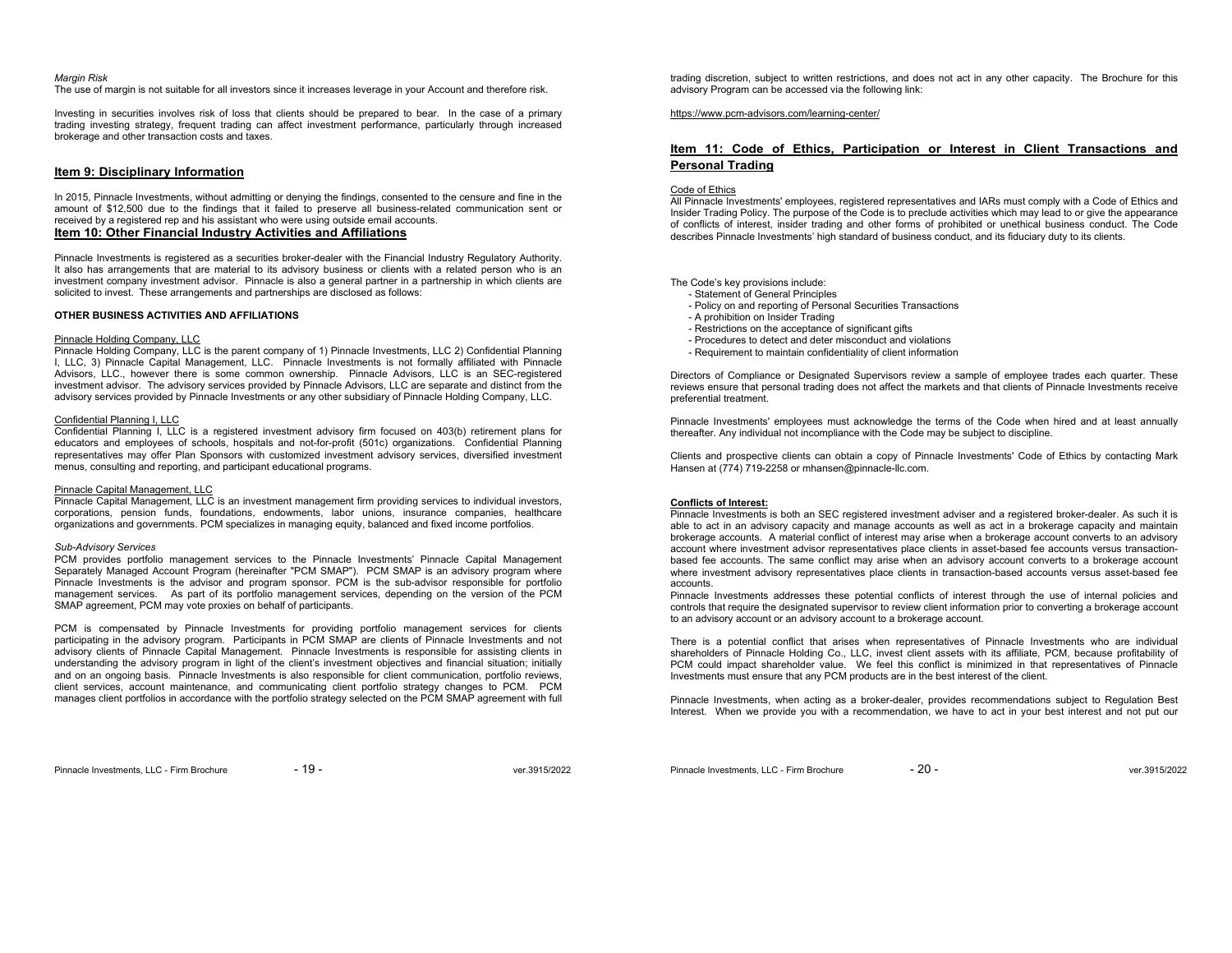interest ahead of yours. At the same time, the way we make money creates some conflicts with your interests. You should understand and ask us about these conflicts because they can affect the services we provide. Here are some examples to help you understand what this means:

# **Employee vs. Client Conflicts:**

The compensation arrangements or incentives for the firm or its employees could affect whether employees recommend or offer a particular security or transaction to a client.

### **Outside Business Activities:**

 If your broker or adviser engages in an outside business activity it can cause the appearance of a conflict. Typically, this may occur if the broker or advisor engages in an outside business activity relating to a stock offering and employer for the outside business activity tries to have the broker or adviser recommend or sell certain investments.

# **Dual Registration – Investment Advisor/ Broker Capacity**

Pinnacle Investments is both an SEC registered investment adviser and a registered broker-dealer. As such it is able to act in an advisory capacity and have managed accounts as well as act in a brokerage capacity and maintain brokerage accounts. It is important that the broker or advisor is clear on that role when engaging with a client.

A material conflict of interest may arise when a brokerage account converts to an advisory account where investment advisor representatives place clients in asset-based fee accounts versus transaction-based fee accounts. The same conflict may arise when an advisory account converts to a brokerage account where investment advisory representatives place clients in transaction-based accounts versus asset based fee accounts.

Pinnacle Investments addresses this potential conflict of interest through the use of an internal policy that requires that a Pinnacle representative fill in a form with pertinent information when a brokerage account converts to an advisory account or, vice versa, when an advisory account converts to a brokerage account. The information pertains directly to the reasoning for the transfer of the account and requires the signature of the designated supervisor.

# **Brokerage Transaction:**

Pinnacle Investments is required to provide clients with the best execution possible for their transactions. An appearance of a conflict of interest may occur if a broker-dealer or investment adviser directs transactions to a certain market center that may not provide able to provide clients the best possible execution price on their transactions.

# **a. Front Running:**

Front Running is not only a conflict of interest but also a prohibited act. This situation results when a broker or advisor takes advantage of non-public information about a large block trade and purchases or sells the securities in his or her own account ahead of the block execution.

- b. **When we act as your investment adviser,** we have to act in your best interest and not put our interest ahead of yours. At the same time, the way we make money creates some conflicts with your interests. You should understand and ask us about these conflicts because they can affect the investment advice we provide you.
- c. **When we provide with a recommendation as your broker-dealer or act as an investment adviser,** we have to act in your best interest and not put ours ahead of yours. At the same time, the way we make money creates some conflicts with your interests. You should understand and ask us about these conflicts because they can affect the recommendations and investment advice we provide you.

Examples of Ways You Make Money and Conflicts of Interest:

a. Proprietary Products: Investments that are issued, sponsored or managed by Pinnacle Investments or our affiliates.

#### **1789 Growth and Income Fund**

 The 1789 Growth and Income Fund is a 40 Act Mutual Fund that seeks income and growth of capital by investing primarily in stocks with high and growing dividends. Pinnacle Investments is the distributor for the Fund and Pinnacle Investments' affiliate PCM is the Advisor to the Fund.

#### **Pinnacle Aggressive Growth Global, Extended Fund (PAGGE)**

PAGGE is a private 130/30 long/short fund. Pinnacle Investments' affiliate PCM is the Advisor and General Partner to the Fund.

- b. Third-Party Payments: We do not receive third party payments when we recommend or sell certain investments.
- c. Revenue Sharing: We do not receive revenue sharing from managers or sponsors of specific investments.
- d. Principal Trading: Investments Pinnacle Investments buys from a retail investor and/or investments Pinnacle Investments sells to a retail investor, for or from our own accounts, respectively.

# Participation or Interest in Client Transactions and Personal Trading

Individuals associated with Pinnacle Investments may buy or sell securities for their personal accounts identical to or different than those recommended to clients. It is the expressed policy of Pinnacle Investments that no person employed by Pinnacle Investments shall prefer his or her own interest to that of an advisory or sub-advisory client or make personal investment decisions of advisory clients. To supervise compliance with its Code of Ethics, Pinnacle Investments requires that anyone associated with advisory practice with access to advisory recommendations provide annual securities holdings reports and quarterly transaction reports to the firm's Compliance Department. Pinnacle Investments requires such access persons to also receive approval from the Chief Compliance Officer prior to investing in any private placements (limited offerings).

Pinnacle Investments requires that all individuals must act in accordance with all applicable Federal and State regulations governing registered investment advisory practices. Pinnacle Investments' Code of Ethics further includes the firm's policy prohibiting the use of material non-public information. Any individual not in observance of the above may be subject to discipline.

# **Item 12: Brokerage Practices**

Pinnacle Investments does not receive research or other products or services other than execution from a brokerdealer or a third party in connection with client securities transactions, sometimes called "soft dollars". Pinnace Investments does not receive soft dollars or payment for order flow.

Pinnacle Investments' registered representatives working in an IAR capacity may enroll clients in managed account programs including those of entities affiliated with Pinnacle Investments.

Pinnacle Investments, through its clearing firm, has the ability to aggregate the purchase or sale of securities for various client accounts. This typically occurs when registered representatives are seeking best price execution for their clients.

Pinnacle Investments, LLC - Firm Brochure  $-21 -$ 

Pinnacle Investments, LLC - Firm Brochure  $-22$  -  $-$  22 - ver.3915/2022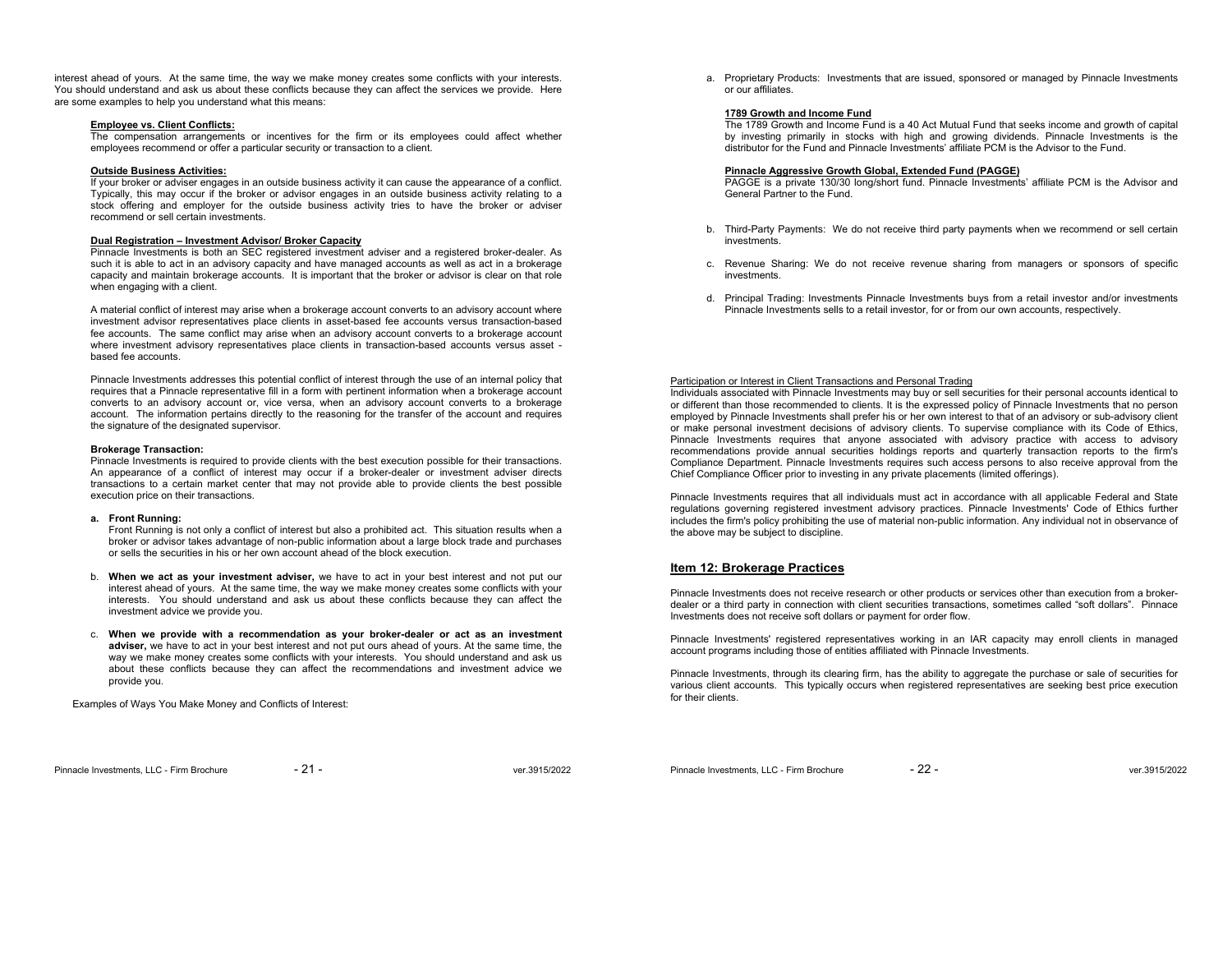Pinnacle Investments does not maintain custody of assets that we manage and/or which we advise.

We are independently owned and operated and are not affiliated with Betterment Securities. Betterment Securities will hold Ascend client's assets in a brokerage account of their choosing and buy and sell securities using their discretion.

For Ascend's clients' accounts that Betterment Securities maintains, Betterment Securities generally does not charge separately for custody services but is compensated as part of the Betterment Institutional platform fee, which is a percentage of the dollar amount of assets in the account in lieu of commissions. We have determined that having Betterment Securities execute trades is consistent with our duty to seek "best execution" of Ascend's client trades.

Pinnacle Investments may aggregate the purchase or sale of securities for various client accounts when it is deemed to be in the best interest of the client due to better pricing and execution quality. Pinnacle Investments may not aggregate the purchase or sale of securities for various client accounts when it has the opportunity to do so despite being in the best interest of the client due to regulatory restrictions, A potential conflict of interest may occur with respect to client investments in mutual funds managed by the Advisor's affiliated entities. Pinnacle Investments addresses this potential conflict of interest by reviewing transactions.

# **Charles Schwab & Co., Inc. (Schwab):**

Economic Benefits of Being on the Schwab Platform

### Products & Services Available to Us From Schwab:

 Schwab Advisor Services is Schwab's business serving independent investment advisory firms like ours. They provide us and our clients with access to its institutional brokerage – trading, custody, reporting and related services – many of which are not typically available to Schwab retail customers. Schwab also makes available various support services. Some of those services help us manage or administer our clients' accounts while others help us manage and grow our business. Schwab's support services are generally available on an unsolicited basis, at no charge to advisors.

# Services that Benefit Client

 Schwab's institutional brokerage services include access to a broad range of investment products, execution of securities transactions, and custody of client assets. The investment products available through Schwab include some to which we might not otherwise have access or that would require a significantly higher minimum initial investment by our clients. Schwab's services described in this paragraph generally benefit clients or their account(s).

#### Services that May Not Directly Benefit Clients

Schwab also makes available to us other products and services that benefit us but may not directly benefit the client or their account(s). These products and services assist us in managing and administering our clients' accounts. They include investment research, both Schwab's own and that of third parties. We may use this research to service all or some substantial number of our clients' accounts, including accounts not maintained at Schwab.

In addition to investment research, Schwab also makes available software and other technology that:

- <sup>o</sup> provides access to client account data (such as duplicate trade confirmations and account statements);
- $\circ$  facilitates trade execution and allocate aggregated trade orders for multiple client accounts;
- <sup>o</sup> provides pricing and other market data;
- <sup>o</sup> facilitates payment of our fees from our clients' accounts; and

<sup>o</sup> assists with back-office functions, recordkeeping and client reporting.

Schwab also offers other services intended to help us manage and further develop our business enterprise. These services include:

- o educational conferences and events
- <sup>o</sup> technology, compliance, legal, and business consulting;
- <sup>o</sup> publications and conferences on practice management and business succession; and
- <sup>o</sup> access to employee benefits providers, human capital consultants and insurance providers.

Schwab may provide some of these services itself. In other cases, it will arrange for third-party vendors to provide the services to us. Schwab may also discount or waive its fees for some of these services or pay all or a part of a third party's fees.

Irrespective of direct or indirect benefits to our client through Schwab, we strive to enhance the client's experience, help reach their goals and put their interests before that of our firm or its associated persons.

# Schwab Institutional Intelligent Portfolio:

Client accounts enrolled in the Program are maintained at, and receive the brokerage services of, CS&Co., a broker-dealer registered with the Securities and Exchange Commission and a member of FINRA and SIPC. While clients are required to use CS&Co. as custodian/broker to enroll in the Program, the client decides whether to do so and opens its account with CS&Co. by entering into a brokerage account agreement directly with CS&Co. We do not open the account for the client. If the client does not wish to place his or her assets with CS&Co., then we cannot manage the client's account through the Program. CS&Co. may aggregate purchase and sale orders for Funds across accounts enrolled in the Program, including both accounts for our clients and accounts for clients of other independent investment advisory firms using the Platform.

Schwab Advisor Services™ is Schwab's business serving independent investment advisory firms like us. Through Schwab Advisor Services, CS&Co. provides us and our clients, both those enrolled in the Program and our clients not enrolled in the Program, with access to its institutional brokerage services— trading, custody, reporting, and related services—many of which are not typically available to CS&Co. retail customers. However, certain retail customers may be able to get institutional brokerage services from Schwab without going through us. CS&Co. also makes available various support services. Some of those services help us manage or administer our clients' accounts, while others help us manage and grow our business. CS&Co.'s support services described below are generally available on an unsolicited basis (we don't have to request them) and at no charge to us. The availability to us of CS&Co.'s products and services is not based on us giving particular investment advice, such as buying particular securities for our clients. Here is a more detailed description of CS&Co.'s support services:

CS&Co.'s institutional brokerage services include access to a broad range of investment products, execution of securities transactions, and custody of client assets. The investment products available through Schwab include some to which we might not otherwise have access or that would require a significantly higher minimum initial investment by our clients. CS&Co.'s services described in this paragraph generally benefit the client and the client's account.

CS&Co. also makes available to us other products and services that benefit us but do not directly benefit the client or its account. These products and services assist us in managing and administering our clients' accounts and operating our firm. They include investment research, both Schwab's own and that of third parties. We use this research to service all or some substantial number of our clients' accounts, including accounts not maintained at CS&Co. In addition to investment research, CS&Co. also makes available software and other technology that:

Pinnacle Investments, LLC - Firm Brochure  $-24 -$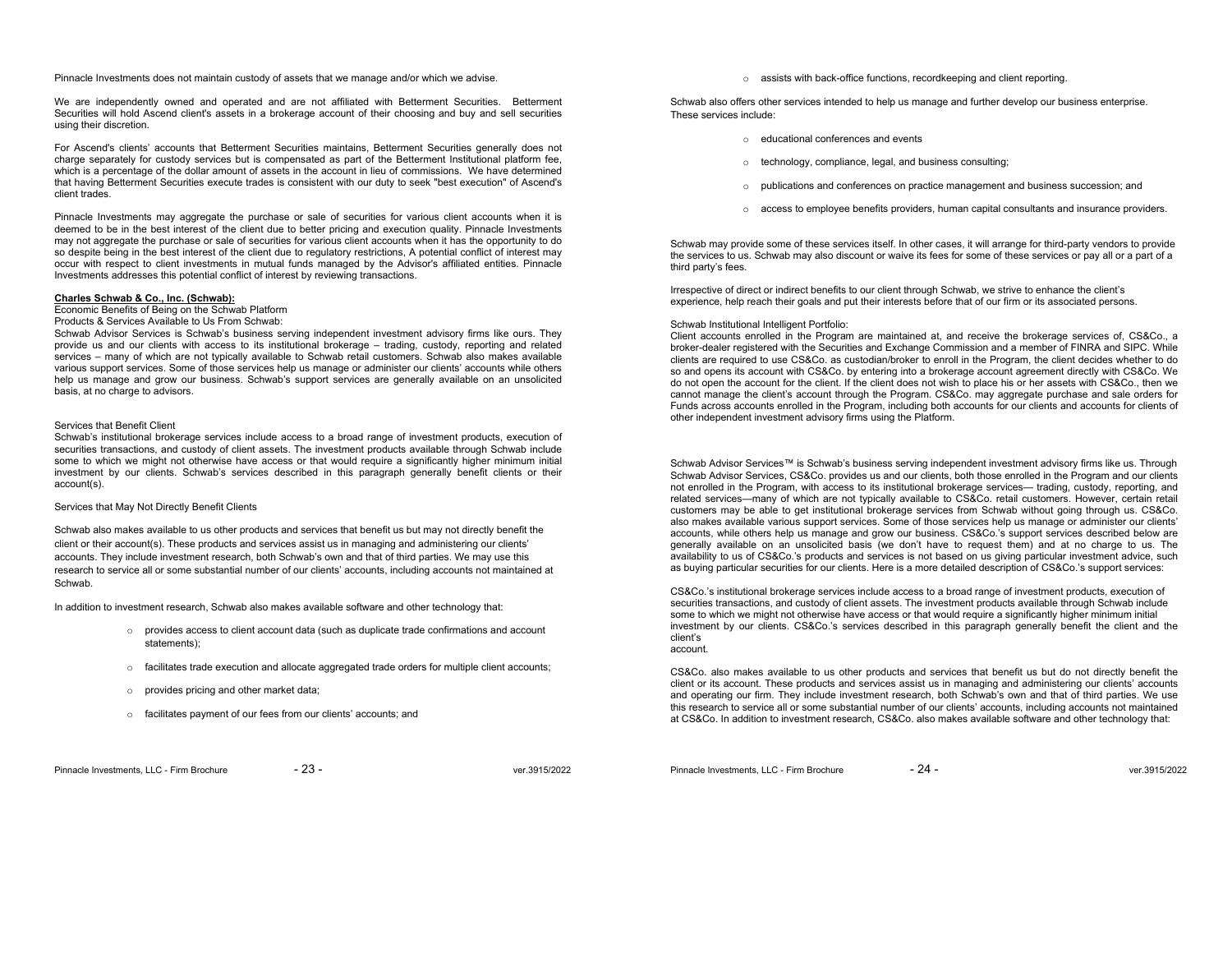- provide access to client account data (such as duplicate trade confirmations and account statements);
- facilitate trade execution and allocate aggregated trade orders for multiple client accounts;
- provide pricing and other market data;
- facilitate payment of our fees from our clients' accounts; and
- assist with back-office functions, recordkeeping, and client reporting.

CS&Co. also offers other services intended to help us manage and further develop our business enterprise. These services include:

- educational conferences and events;
- technology and business consulting;
- Consulting on legal and related compliance needs;
- publications and conferences on practice management and business succession; and
- access to employee benefits providers, human capital consultants, and insurance providers.

CS&Co. provides some of these services itself. In other cases, it will arrange for third-party vendors to provide the services to us. [CS&Co. also discounts or waives its fees for some of these services or pays all or a part of a third party's fees.] [CS&Co. also provides us with other benefits such as occasional business entertainment of our personnel.] If you did not maintain your account with Schwab, we would be required to pay for these services from our own resources.

The availability of services from CS&Co. benefits us because we do not have to produce or purchase them. We don't have to pay for these services, and they are not contingent upon us committing any specific amount of business to CS&Co. in trading commissions or assets in custody. With respect to the Program, as described above under *Item 4 Advisory Business*, we do not pay SPT fees for the Platform so long as we maintain client assets in accounts at CS&Co. The fact that we receive these benefits from Schwab is an incentive for us to [recommend/require] the use of Schwab rather than making such a decision based exclusively on your interest in receiving the best value in custody services and the most favorable execution of transactions. This is a conflict of interest. We believe, however, that taken in the aggregate our [selection/recommendation] of CS&Co. as custodian and broker is in the best interests of our clients. It is primarily supported by the scope, quality, and price of CS&Co.'s services and not Schwab's services that benefit only us.

### **TD Ameritrade Investment Management, LLC (TD) Platform:**

# **Economic Benefits of Being on the TD Platform**

# **Products & Services Available to Us From TD:**

TD services independent investment advisory firms like ours. They provide us and our clients with access to its institutional brokerage – trading, custody, reporting and related services – many of which are not typically available to TD retail customers. TD also makes available various support services. Some of those services help us manage or administer our clients' accounts while others help us manage and grow our business. TD support services are generally available on an unsolicited basis, at no charge to advisors.

# **Services that Benefit Client**

TD's institutional brokerage services include access to a broad range of investment products, execution of securities transactions, and custody of client assets. The investment products available through TD include some

Pinnacle Investments, LLC - Firm Brochure  $-25 -$ 

to which we might not otherwise have access or that would require a significantly higher minimum initial investment by our clients. TD's services described in this paragraph generally benefit clients or their account(s).

# **Services that May Not Directly Benefit Clients**

TD also makes available to us other products and services that benefit us but may not directly benefit the client or their account(s). These products and services assist us in managing and administering our clients' accounts. They include investment research, both TD's own and that of third parties. We may use this research to service all or some substantial number of our clients' accounts, including accounts not maintained at TD.

In addition to investment research, TD also makes available software and other technology that:

- <sup>o</sup> provides access to client account data (such as duplicate trade confirmations and account statements);
- <sup>o</sup> facilitates trade execution and allocate aggregated trade orders for multiple client accounts;
- <sup>o</sup> provides pricing and other market data;
- <sup>o</sup> facilitates payment of our fees from our clients' accounts; and
- <sup>o</sup> assists with back-office functions, recordkeeping and client reporting.

TD also offers other services intended to help us manage and further develop our business enterprise. These services include:

- o educational conferences and events
- <sup>o</sup> technology, compliance, legal, and business consulting;
- $\circ$  publications and conferences on practice management and business succession; and
- <sup>o</sup> access to employee benefits providers, human capital consultants and insurance providers.

TD may provide some of these services itself. In other cases, it will arrange for third-party vendors to provide the services to us. TD may also discount or waive its fees for some of these services or pay all or a part of a third party's fees.

Irrespective of direct or indirect benefits to our client through TD, we strive to enhance the client's experience, help reach their goals and put their interests before that of our firm or its associated persons.

# **Item 13: Review of Accounts**

#### **Review of Accounts**

 At Pinnacle Investments a representative sample of accounts are reviewed at least quarterly. The securities held in Portfolio Management accounts are reviewed frequently and may be reviewed more frequently in the event of material market, economic or political events or changes in the client's individual circumstances. Reviews are conducted by applicable financial advisers, supervisors and/or their delegates.

Clients are provided with statements on a monthly or quarterly basis, depending on activity. These statements contain a description of any securities positions, money balances, or account activity to each customer whose

Pinnacle Investments, LLC - Firm Brochure  $\overline{26}$  -  $\overline{26}$  -  $\overline{26}$  ver.3915/2022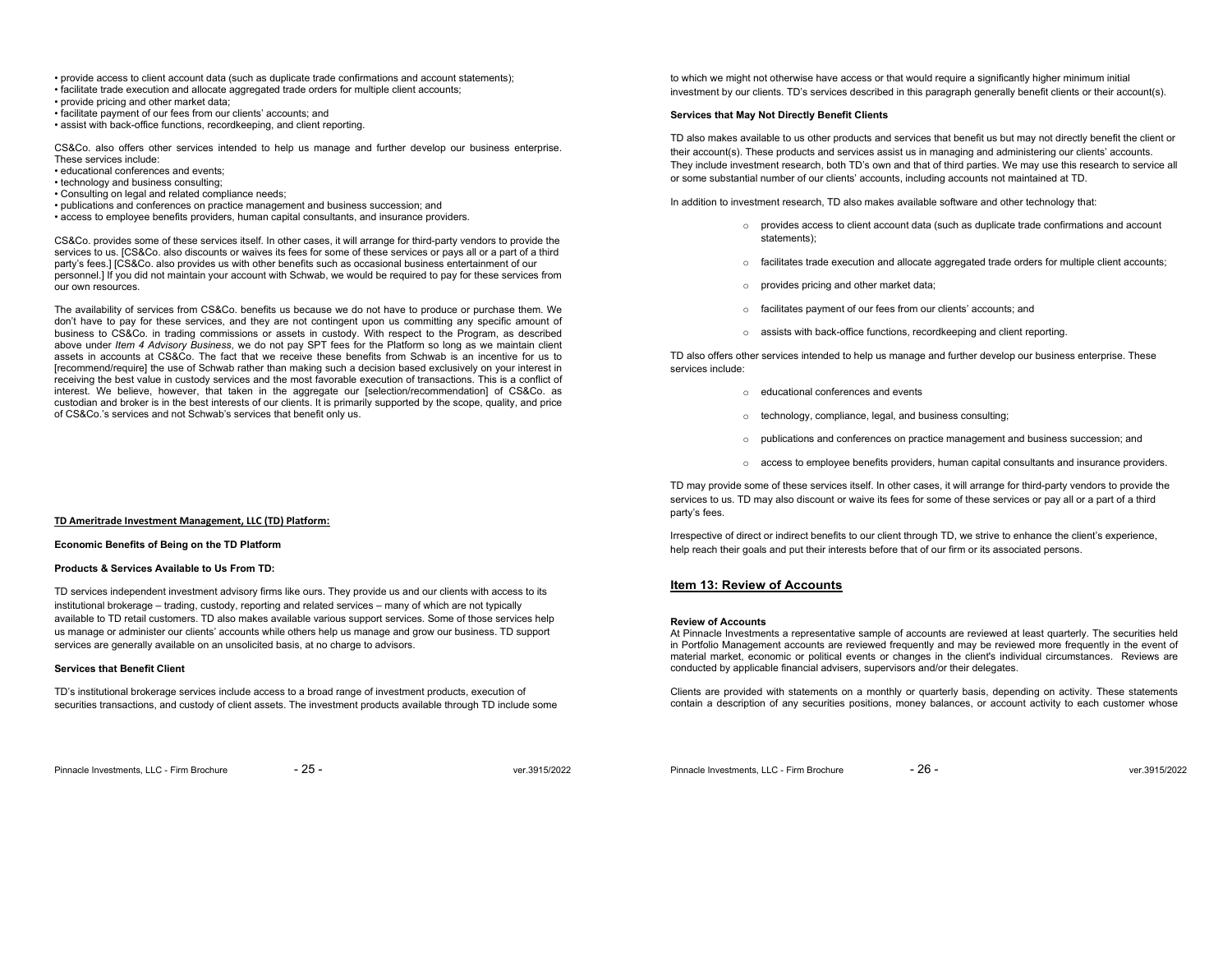account had a security position, money balance, or account activity during the period since the last such statement was sent to the customer.

# **Item 14: Client Referrals and Other Compensation**

Pinnacle Investments (or related persons) does not compensate for client referrals nor receive economic benefits, such as sales awards or other prizes, for providing investment advice or other advisory services to our clients.

We receive a non-economic benefit from Betterment Institutional and Betterment Securities in the form of the support products and services it makes available to us and other independent investment advisors whose clients maintain their accounts at Betterment Securities. The availability to us of Betterment Institutional and Betterment Securities' products and services is not based on our giving particular investment advice, such as buying particular securities for our clients.

# **Charles Schwab & Co., Inc.:**

We receive an economic benefit from Schwab in the form of the support products and services it makes available to

us. You do not pay more for assets maintained at Schwab as a result of these arrangements. However, we benefit

 from the arrangements because the cost of these services would otherwise be borne directly by us. You should consider these conflicts of interest when selecting a custodian. The products and services provided by Schwab, how they benefit us, and the related conflicts of interest are described above under *Item 12 Brokerage Practices*. The availability to us of Schwab's products and services is not based on us giving particular investment advice, such as buying particular securities for our clients.

# **Item 15: Custody**

Pinnacle Investments does not have custody of our client's accounts other than for the Client authorized deduction of fees. Under government regulations, Pinnacle Investments is deemed to have custody of our client's assets if, for example, the client authorizes us to instruct the custodian to deduct our advisory fees directly from their account.

Account statements will be sent directly to our clients from our qualified custodian ("custodian"), Wells Fargo Clearing Services, LLC, or other firms where assets are custodied. They should be carefully reviewed by our clients.

Betterment Securities maintains actual custody of the assets held in Ascend accounts. The client's statements will be available for the client to review on the activity section of their Betterment Institutional account portal. They will also be able to view account statements directly from Betterment Securities at least quarterly at www.bettermentsecurities.com.

# **Charles Schwab & Co., Inc.:**

Under government regulations, CS&Co is deemed to have custody of a client's assets if the client authorizes us to instruct CS&Co. to deduct our advisory fees directly from the client's account. This is the case for accounts in the Program. CS&Co. maintains actual custody of clients' assets. Clients receive account statements directly from CS&Co. at least quarterly. They will be sent to the email or postal mailing address the client provides to CS&Co. Clients should carefully review those statements promptly when received. We also urge clients to compare CS&Co.'s account statements to the periodic [account statements/portfolio reports] clients receive from us.

# **Item 16: Investment Discretion**

For discretionary clients, Pinnacle Investments requires that it be provided with written authority to determine which securities are bought or sold including the amounts of those securities and the timing of the transactions.

Any limitations on this discretionary authority shall be included in this written authority statement. Clients may change and/or amend these limitations as required. Such amendments shall be submitted in writing.

Pinnacle Investments has discretionary authority to determine the following:

- Securities to be bought or sold for a client's account
- Amount of securities to be bought or sold for a client's account
- Timing of when securities transactions are made.
- Broker or dealer to be used or recommended for a purchase or sale of securities for a client's account
- Commission rates to be paid to a broker or dealer for a client's securities transactions

# **Item 17: Voting Client Securities**

Client's participating in Pinnacle Investments' Managed Account Programs may or may not receive company proxies on their holdings depending on whether they have authorized the Advisor to vote proxies on their behalf. Pinnacle Investments is not, and has not, been authorized by any clients to vote proxies on their behalf and does not vote client securities.

#### **WFA Programs:**

Proxies for WFA programs are voted by Institutional Shareholder Services Inc. (ISS). For clients interested in seeing how their proxy was voted they can email ppca@FirstClearing.com requesting that information. Should a client prefer to receive proxies instead of having ISS vote them, they can complete and submit a First Clearing "Proxy Authorization Form" supplied by Pinnacle Investments.

#### **AdvisorPro and Pinnacle Capital Management Programs:**

Proxies are made available to Pinnacle Investments and its clients upon request. Therefore, Pinnacle Investments and Pinnacle Capital Management do not vote proxies.

#### **Betterment:**

The Client delegates to Betterment the authority to receive and vote all proxies and related materials for any security held in the Account. Betterment accordingly will vote on matters requiring a proxy vote for the securities held in the Account and will do so in a way that is reasonably expected to ensure that proxy matters are conducted in the best interest of clients. Client also delegates to Betterment the authority to vote on other corporate actions, like tender offers, which do not require a proxy or are not solicited via proxy. Client may request information regarding how Betterment voted a Client's proxies, and a copy of Betterment's proxy policies and procedures by emailing support@betterment.com. Client acknowledges and agrees that Betterment will vote only on proxies and respond to corporate actions associated with securities that Betterment recommends be purchased for client accounts. Client acknowledges and agrees that Betterment is not responsible for voting proxies or participating in corporate actions for any security until the security is in the possession and control of Betterment Securities.

Pinnacle Investments, LLC - Firm Brochure  $-28 - 28$  - ver.3915/2022